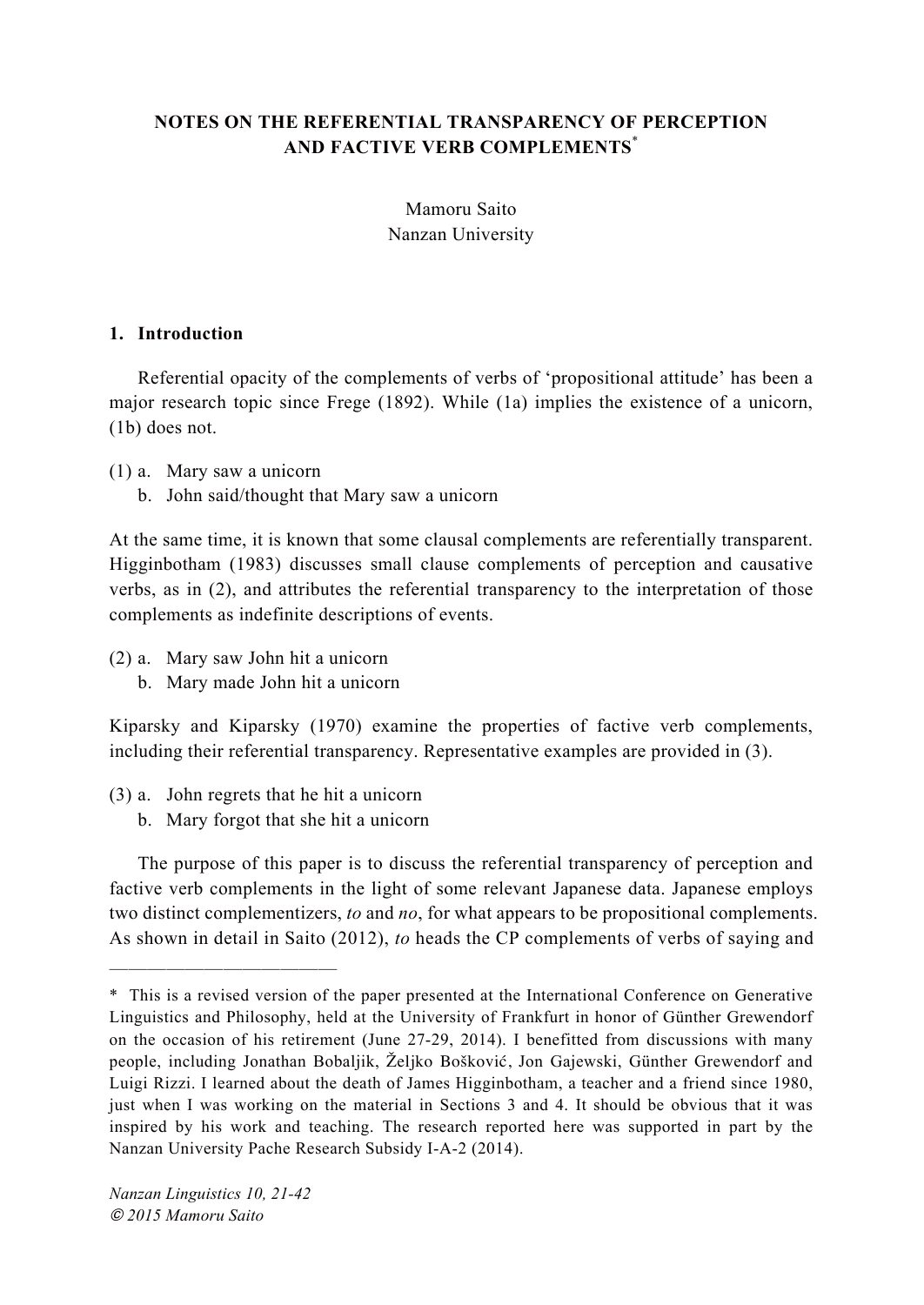thinking whereas *no* heads complements that are interpreted as events, states or actions. This distinction allows us to draw a number of conclusions on the semantics of clausal complements and their referential opacity and transparency. For example, although perception verbs and factive verbs have been analyzed independently with respect to the referential transparency of their complements, the Japanese counterparts of (2a) and (3) both contain CP complements headed by *no*. This suggests that they should be analyzed in the same way. I argue in this paper that Higginbotham's (1983) individual event analysis of perception verb complements should be extended to factive verb complements.

In the following section, I survey the complementizer system of Japanese and show that the distributions of *to* and *no* provide direct evidence for Davidson's (1967, 1968-69) theory, which assumes 'events' and 'utterances' to be fundamental concepts in semantic representation. In Section 3, I go over Higginbotham's (1983) individual event analysis of perception verb complements and apply the analysis to the corresponding Japanese examples. I show that the Japanese examples provide evidence for the analysis and that the analysis should be extended to finite CPs. In Section 4, I turn to factive verb complements. I first argue that the individual event analysis should be extended to them. Then, I suggest that the differences between the complements of perception verbs and factive verbs are due to independent factors. Section 5 concludes the paper.

### **2. Types of Clausal Complements in Japanese: Evidence for Davidsonian Semantics**

There are three complementizers, *no*, *ka*, and *to*, in Japanese, as shown in (4)-(6).

(4) Taroo-wa [CP Ziroo-ni atta no]-o kookaisiteiru -TOP -DAT met *no*-ACC regret

'Taroo regrets that he met Ziroo'

(5) Taroo-wa [CP Hanako-ga dare-ni atta ka] tazuneta -TOP -NOM who-DAT met *ka* inquired

'Taroo asked who Hanako met'

(6) Taroo-wa  $\begin{bmatrix} C_P \end{bmatrix}$ Hanako-ga Ziroo-ni atta to motteiru -TOP -NOM -DAT met *to* think

'Taroo thinks that Hanako met Ziroo'

*Ka*, as instantiated in (5), is employed for questions. For the other two, I argued in Saito (2012) that CPs headed by *no* are interpreted as descriptions of events, states or actions whereas *to* embeds paraphrases of direct discourse in the sense of Plann (1982). In this section, I briefly go over the properties of these complementizers and point out the initial implications for the analysis of clausal complements. I show that the distinction in distribution between *no* and *to* provides clear evidence for Davidson's (1967, 1968-69)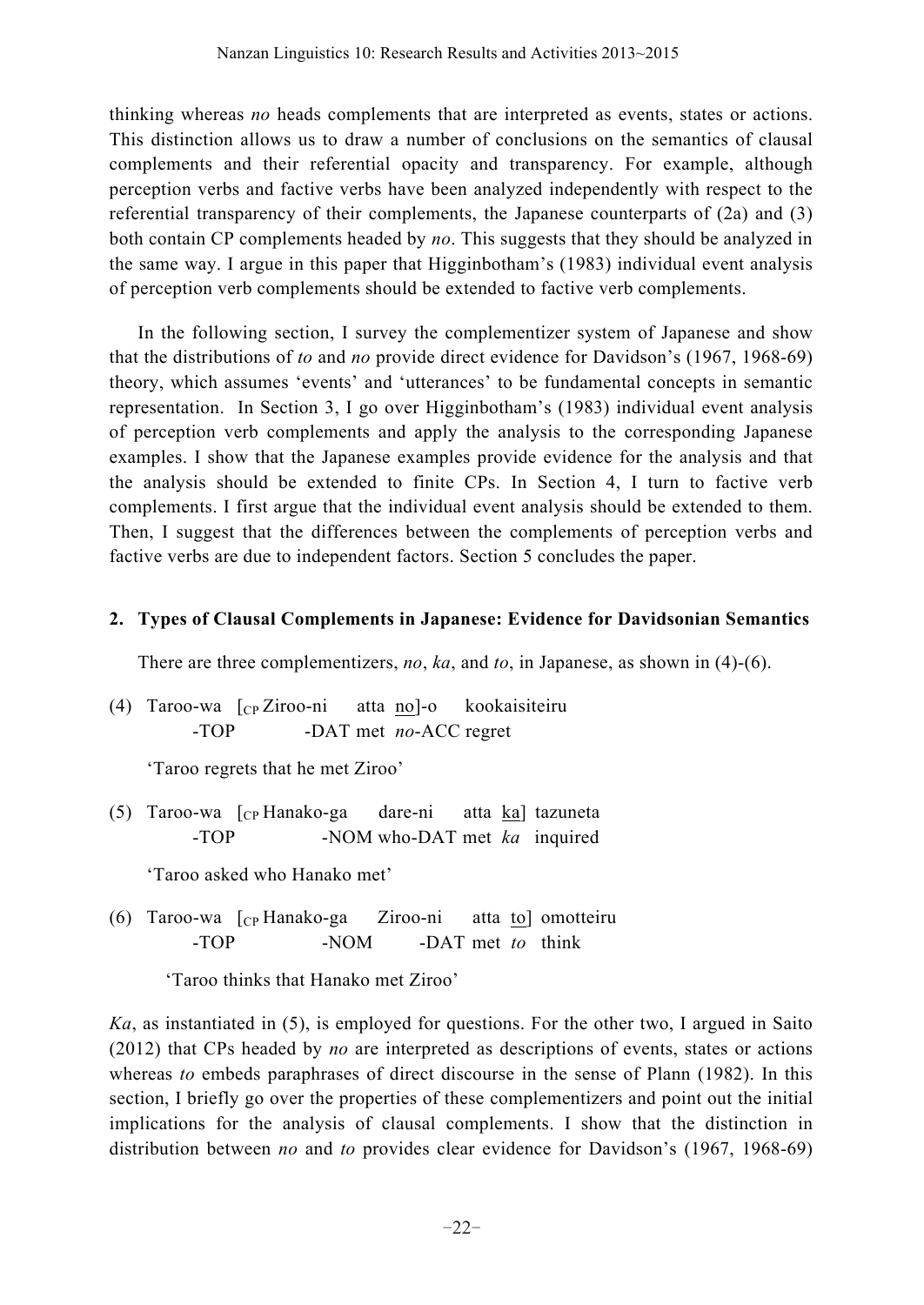proposal that 'events' and 'utterances' play important roles in semantic analysis.

Let us start with the examination of *to*. *To* can be a marker of direct quotation as in (7) but can also embed indirect discourse as in (8).

(7) Hanako-ga, "Watasi-wa tensai da," to itta /omotta (koto) -NOM I-TOP genius be *to* said/thought fact

'(the fact that) Hanako said/thought, "I'm a genius"'

(8) Hanako-ga [zibun-ga tensai da to] itta /omotta (koto) -NOM self-NOM genius be *to* said/thought fact

'(the fact that) Hanako said/thought that she is an genius'

*To* as in (8) has been widely considered the Japanese counterpart of the English complementizer *that* because it appears in the CP complements of typical bridge verbs such as *iw* 'say' and *omow* 'think'. However, there are many notable differences between *to* and *that*. For example, *to* can embed questions as in (9).

(9) Taroo-wa Hanako-ni  $[CP]$  [cp zibun-no imooto-ga soko-ni ita ka] to] tazuneta -TOP -DAT self-GEN sister-NOM there-at was *ka to* inquired

'Taroo asked Hanako whether his sister was there'

Examples like (9) indicate that *to* is more similar to the Spanish *que*, discussed in Plann (1982) and Rivero (1994). Plann points out that *que*, unlike *that*, can embed questions. Her examples are shown in (10).

(10) a. Te preguntan que para qué quieres el préstamo you ask(3pl.) that for what want(2sg.) the loan

'They ask you what you want the loan for'

b. Pensó que cuáles serían adecuados thought(3sg.) that which ones would be appropriate

'He wondered which ones would be appropriate'

c. Sabía que corría knew(3sg.) that run(3sg.)

'He knew that he was running'

Questions are embedded under *que* in (10a-b) whereas *que* embeds a 'propositional complement' in (10c). Plann goes on to show that the matrix verbs that allow *que* to embed questions are not those that select questions but instead verbs of saying and thinking, that is, verbs that can co-occur with direct quotation. Thus, *que* is disallowed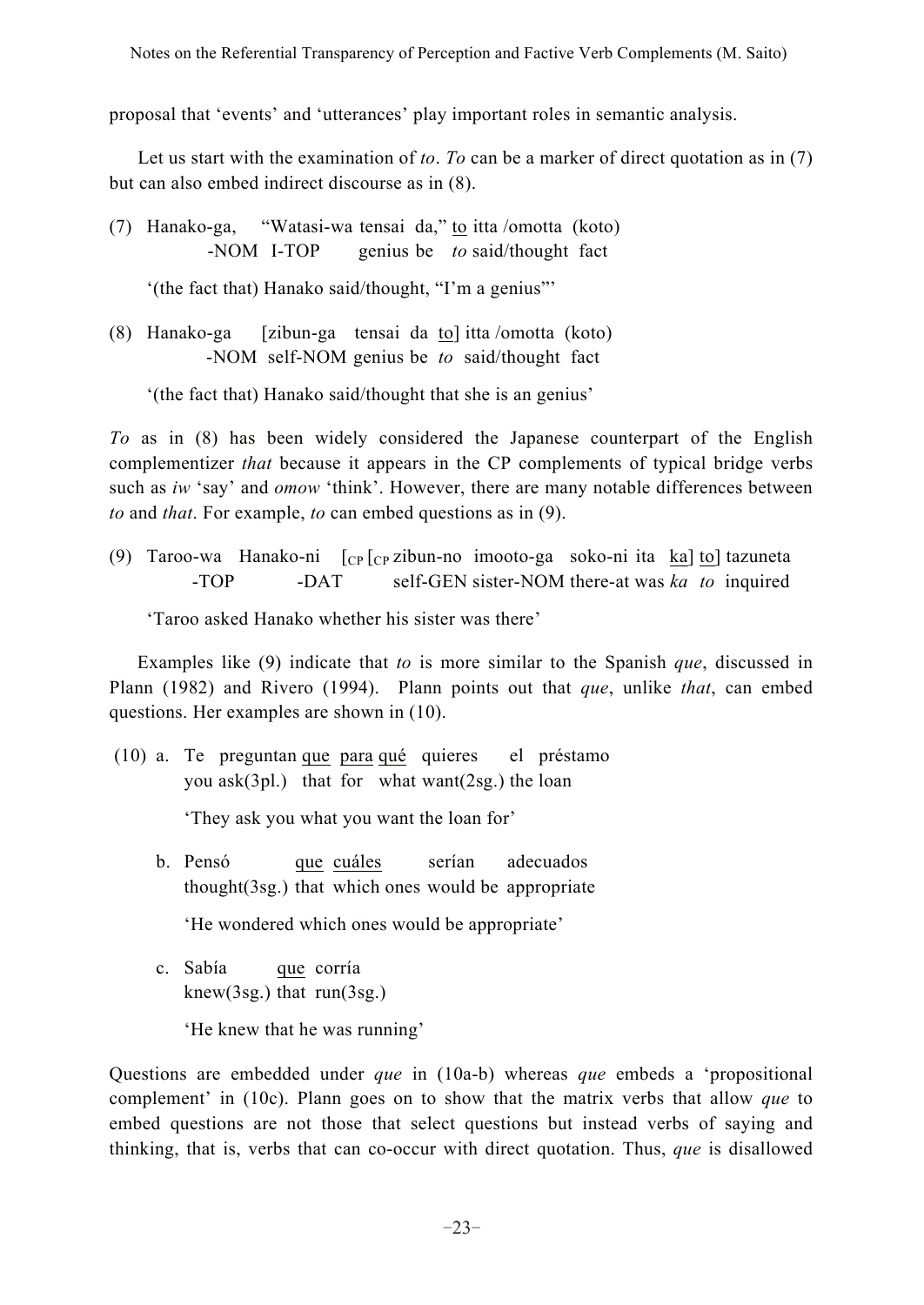with the matrix verbs in  $(11)$ .

(11) Ya supieron /entendieron /recordaron (\*que) por qué lo already found out(3pl.)/understood(3pl.)/remember(3pl.) that why it habías hecho had(2sg.) done

'They already found out/understood/remembered why you had done it'

Given this, Plann proposes that *que* is ambiguous. It embeds paraphrases of direct discourse in (10a-b) and heads a 'propositional complement' in (10c).

If *que* can embed paraphrases of direct discourse, then it is predicted that it can take various kinds of sentences as its complements. Rivero (1994) points out that the prediction is indeed borne out. In her example (12a), an imperative sentence is embedded under *que*.

- (12) a. Dijo que a no molestarle said (3sg.) *que* to not bother-him 'He said not to bother him'
	- b. Dijo, "A no molestarme!" said (3sg.) to not bother-me

'He said, "Don't bother me!"'

(12b) contains a direct quotation and the embedded object clitic is first person. In (12a), *que* embeds an imperative sentence with a third person object clitic.

The Japanese *to* provides explicit evidence for Plann's dual analysis of *que*. First, it embeds various kinds of sentences as shown in (13).

(13) a. Hanako-wa Taroo-ni  $\int_{CP}$  kanozyo-no ie-ni iro to] meizita -TOP -DAT she-GEN house-at be *to* ordered

'Hanako ordered Taroo to be at her house'

b. Hanako-wa Taroo-o [cp kanozyo-no ie-ni ikoo to] sasotta -TOP -ACC she-GEN house-to go-let's *to* invited

'Hanako invited Taroo to go to her house'

The embedded sentence in (13a) is an imperative and that in (13b) expresses an invitation. Secondly, while *que* is ambiguous, *to* is specialized for embedding paraphrases of direct discourse. (14) is a partial list of matrix verbs that select *to*.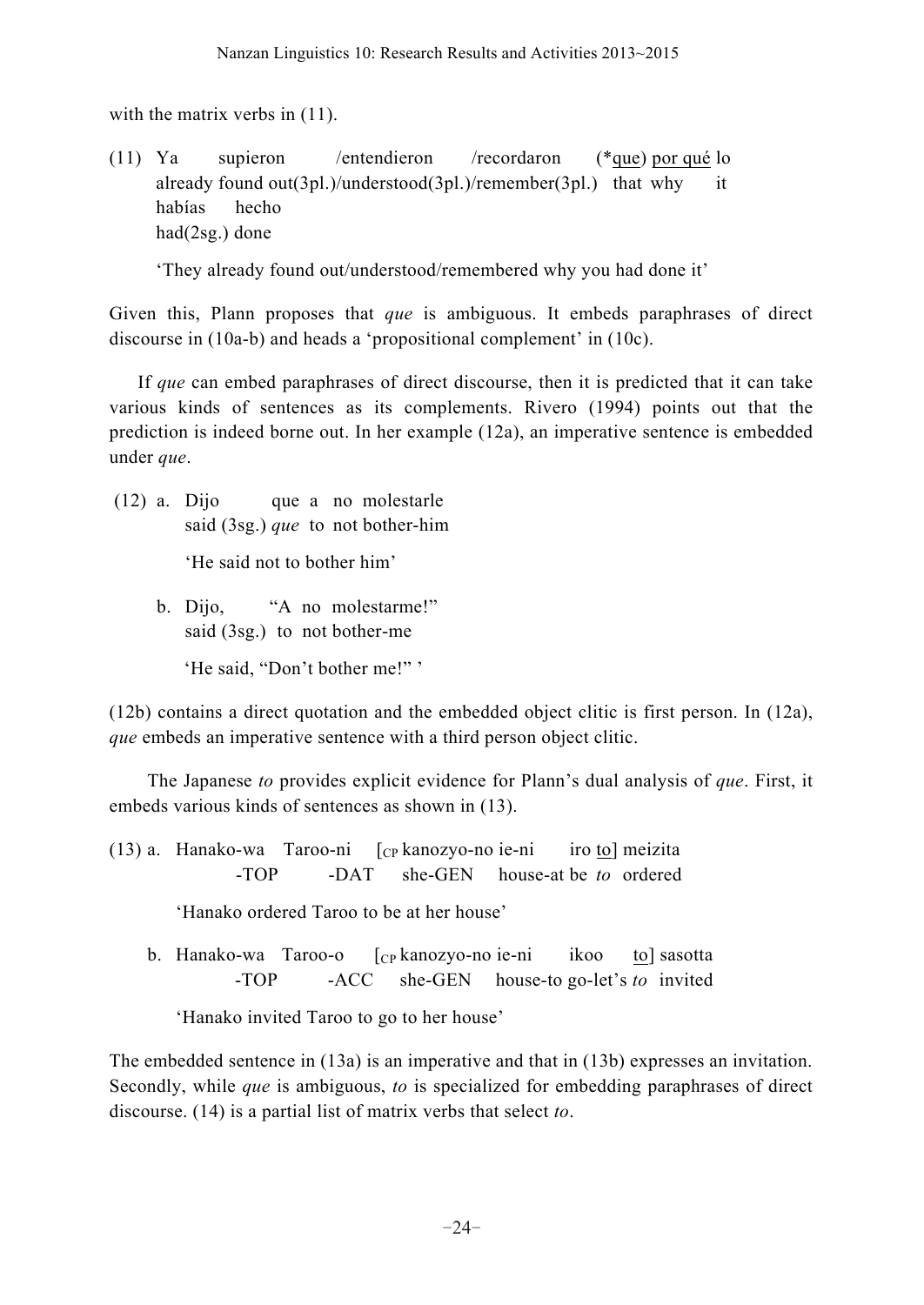(14) Japanese verbs that select *toomou* 'think', *kangaeru* 'consider', *sinziru* 'believe', *iu* 'say', sakebu 'scream', *syutyoosuru* 'claim, insist', *tazuneru* 'inquire', *kitaisuru* 'expect, hope', *kakuninsuru* 'confirm', *kanziru* 'feel' (all in non-past tense)

These are all verbs of saying and thinking, and are compatible with direct quotation. (10c) shows that *que* can head a 'propositional complement'. The complementizer *no* appears in the Japanese counterpart of the example, as shown in (15).

(15) Taroo-wa [CP Hanako-ga kare-no ie-ni kuru no]-o sitteita -TOP -NOM he-GEN house-to come *no*-ACC knew

'Taroo knew that Hanako was coming to his house'

Then, the counterparts of the two *que*'s are distinguished phonetically in Japanese.

The matrix predicates that select *no* are listed in (16).

(16) Japanese predicates that select *no* : *wasureru* 'forget', *kookaisuru* 'regret', *miru* 'see', *matu* 'wait', *tamerau* 'hesitate', *kyohisuru* 'refuse', *ukeireru* 'accept', *kitaisuru* 'expect, hope', *kakuninsuru* 'confirm', *kanziru* 'feel' (all in non-past tense) *akiraka-da* 'clear-is', *kanoo-da* 'possible-is', *kantan-da* 'easy-is', *muzukasii* 'difficult-is', *taihen-da* 'big deal-is' (all in non-past tense)

Those in the last two lines select *no*-headed CPs as subjects. The list shows that CPs headed by *no* are interpreted as descriptions of events, states or actions. For example, what one forgets is a past event/state or to perform an action. What one regrets is a past event or action. And what one waits for is a future event or state.

The difference in distribution between *to* and *no* indicates that 'paraphrases of direct discourse' and 'descriptions of events, states and actions' are clearly distinguished in language. This is not obvious with the English examples in (17) but the distinction can be observed in the Japanese examples in (18).

- (17) a. John thinks  $\lceil_{CP}$  that his sister went in London] b. John forgot  $\lceil_{CP}$  that his sister went in London
- (18) a. Taroo-wa [CP kare-no imooto-ga Rondon-ni itta to] omotteiru -TOP he-GEN sister-NOM London-in went *to* think

'Taroo thinks that his sister went in London'

b. Taroo-wa [cp kare-no imooto-ga Rondon-ni itta no]-o wasurete ita -TOP he-GEN sister-NOM London-in went *no*-ACC forgot

'Taroo forgot that his sister went in London'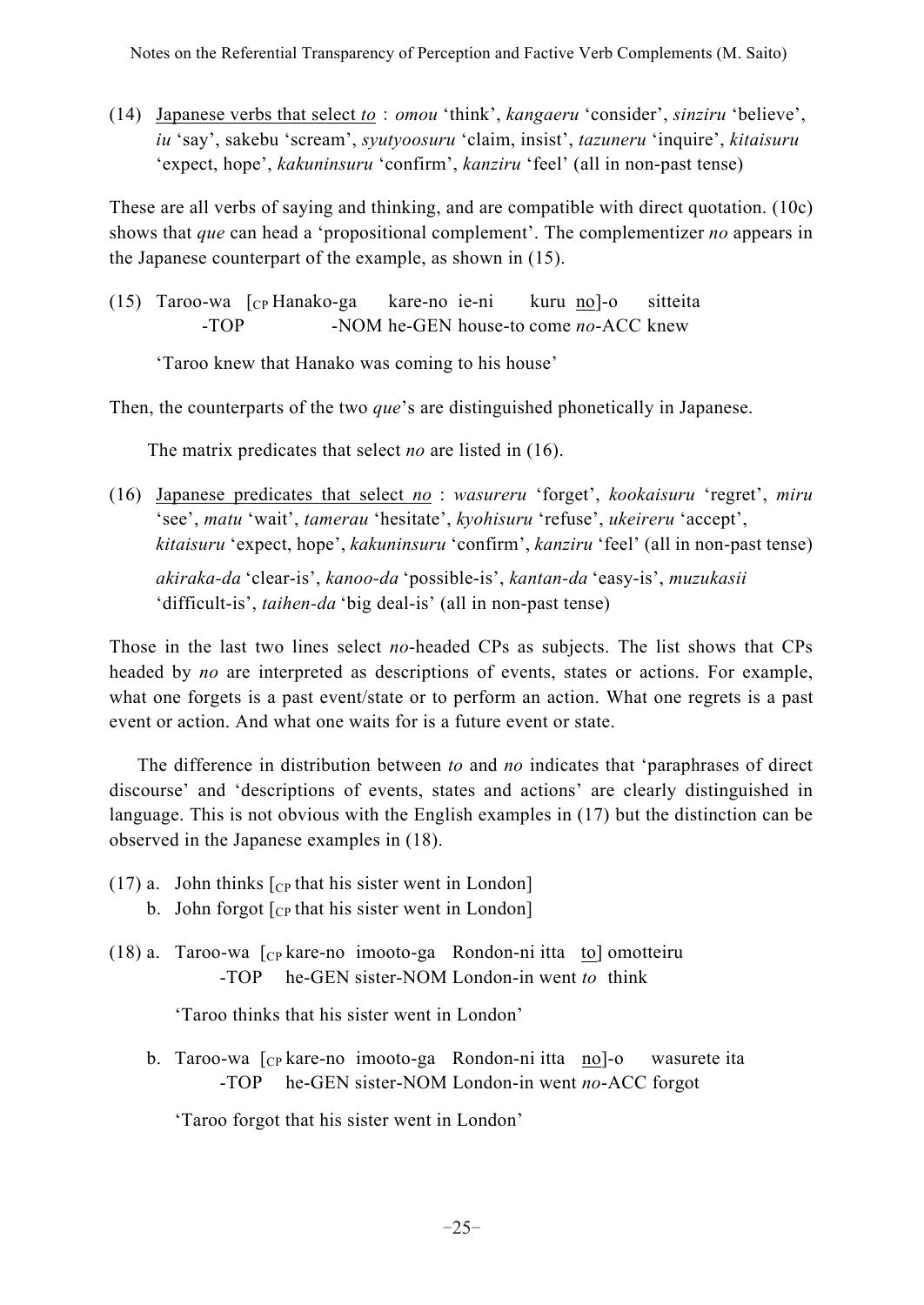One semantic analysis that makes this distinction is Davidson's (1967, 1968-69). First, he assigns the semantic representation in (19b) to the event sentence in  $(19a)$ .<sup>1</sup>

- (19) a. Mary opened the door with the key
	- b.  $\exists e$  [opened (Mary, the door, e) & with (e, the key)]

Among the arguments for (19b) is that it enables us to capture the inference from (19a) to 'Mary opened the door.' On the other hand, it is proposed in Davidson (1968-69) that sentences with verbs of propositional attitude have semantic representations that include 'utterances'. An example is shown in (20).

- (20) a. Galileo said that the Earth moves
	- b.  $\exists u$  [said (Galileo, u) & SS (u, that)]] [The Earth moves]

(20b) states roughly that Galileo made the utterance u and u has the 'same-saying relation' with 'that', where the content of 'that' is that the Earth moves. Thus, events and utterances occur as individuals in semantic representations.

The distinction between *no*-headed CPs and *to*-headed CPs in Japanese fits very well with Davidson's proposals. The former are interpreted as descriptions of events as in (19b). I will elaborate on this in the subsequent sections. The latter, on the other hand, embed sentences that are in the 'same-saying relation' with direct quotations. The 'same-saying relation' in fact seems identical to Plann's (1982) 'paraphrase'. It is already pointed out in Lahiri (1991) that the distribution of *que* provides strong support for Davidson's analysis of sentences with propositional attitude verbs. The analysis readily accommodates examples where *que* takes question complements, for example. This is illustrated with a Japanese example with *to* in (21).

(21) a. Taroo-wa  $\lbrack CP \rbrack CP$  dare-ga waratta ka] to] kiita /itta -TOP who-NOM laughed *ka to* asked/said

'Lit. Taroo asked/said that who laughed'

b.  $\exists u$  [asked/said (Taroo, u) & SS (u, that)]. [Who laughed?]

*No*-headed CPs and *to*-headed CPs are not only selected by different matrix verbs but also occupy different positions in the hierarchy of complementizers. An embedded clause in Japanese can contain all three of the complementizers as shown in (22).

<sup>&</sup>lt;sup>1</sup> Tense is ignored in (19b) and subsequent semantic representations in this section. 'e' stands for an event in Davidson's (1967) analysis, but I assume that sentences expressing states have similar representations. (ia) then is interpreted as in (ib).

<sup>(</sup>i) a. John is tall

b.  $\exists s \, [\text{tall } (\text{John}, s)]$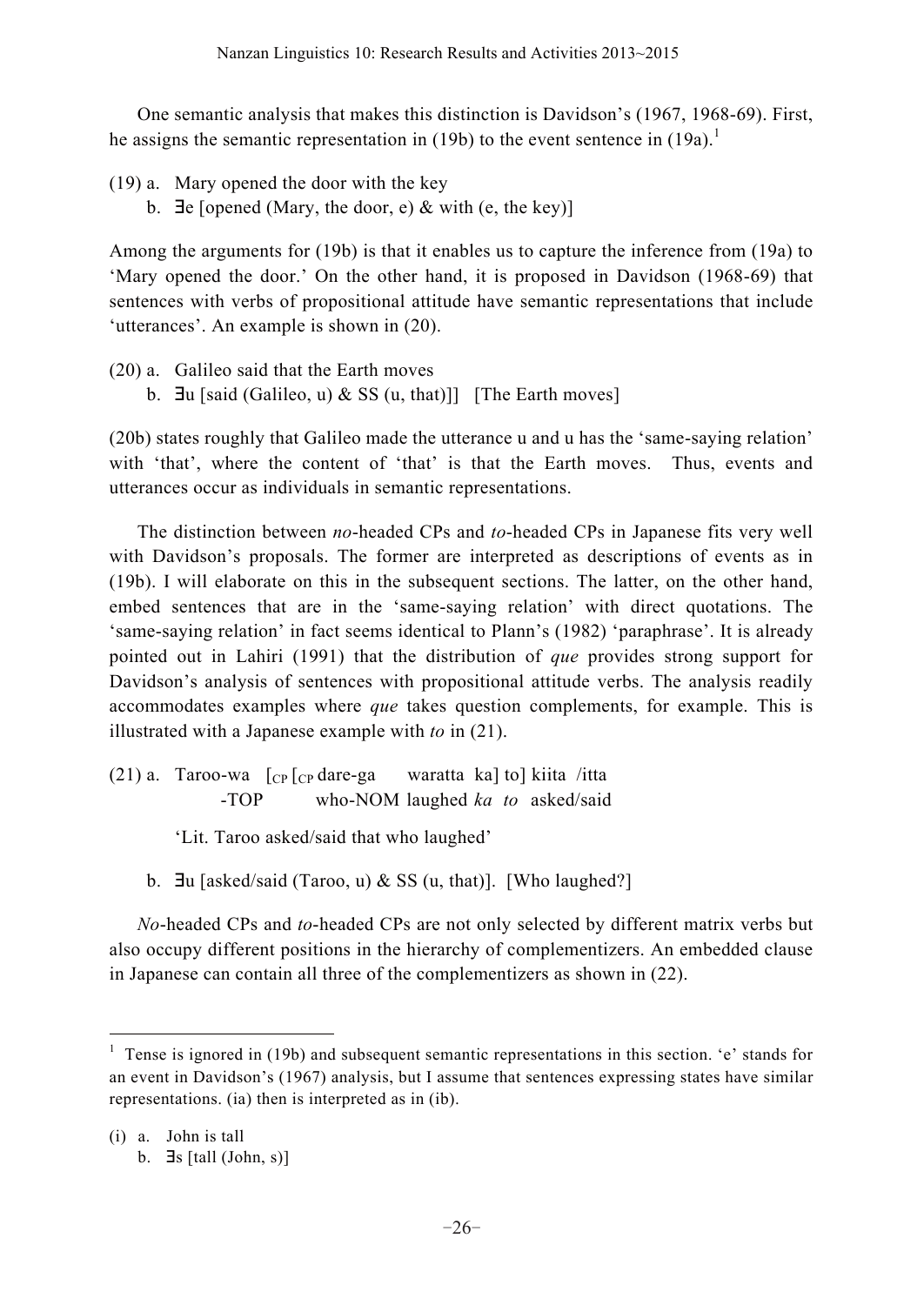(22) Taroo-wa  $\lbrack \text{cp}$  kare-no imooto-ga soko-ni ita  $\left(\frac{no}{ro}\right)$  ka $\left(\frac{to}{ro}\right)$  tazuneta -TOP he-GEN sister-NOM there-in was *no ka to* inquired

'Taroo asked whether his sister was there'

As *no* and *to* are optional, there are three possibilities for the complementizer sequence in the embedded clause; *no-ka*, *ka-to* and *no-ka-to*. These are in fact the only possible sequences of complementizers. This indicates that *no*, *ka* and *to* are hierarchically ordered as in (23).

(23) [CP [CP [CP [TP ... ] *no*] *ka*] *to*]

In Saito (2012), I argued that thematic topics are not allowed within *no*-headed CPs but can appear recursively within CPs headed by *ka* or *to*. Then, adopting the proposal of Hiraiwa and Ishihara (2002) and Matsumoto (2010) that *no* is a Finite head, I concluded that the cartographic structure of the Japanese right periphery is as in (24).

(24) [CP [CP [CP [CP [TP ... ] Finite (*no*)] Topic\*] Force (*ka*)] Report (*to*)]

This is quite similar to the structure of the left periphery proposed by Rizzi (1997), shown in (25), and hence, suggests the universal nature of the clausal periphery.

(25)  $\int_{\text{CP}}$  Force  $\int_{\text{CP}}$  Topic\*  $\int_{\text{CP}}$  Focus  $\int_{\text{CP}}$  Topic\*  $\int_{\text{CP}}$  Finite  $\int_{\text{TP}}$  ...

The only differences are that  $(24)$  lacks the focus head but has the additional Report head.<sup>2</sup>

But the hierarchy in (23) itself demands an explanation. Further, (23) allows the sequence *no-to* but it is illicit as shown in (26).

(26) Taroo-wa [CP kare-no imooto-ga soko-ni ita (\*no) to]] minna-ni itta -TOP he-GEN sister-NOM there-in was *no to* all-DAT said

'Taroo said to everyone that his sister was there'

The semantic distinction between *to*-headed CP and *no*-headed CPs illustrated above leads an explanation for the hierarchy and also accounts for the exception in (26). First, the sequence *no-ka* should be allowed as long as *ka* forms a question with a sentence that has a truth value. Karttunen (1977), for example, builds on Hamblin (1973) and proposes that a question refers to the set of true propositions that constitute answers to the question. This implies that questions are formed on sentences with truth values. Let us take the concrete example in (27).

- $(27)$  a. John laughed ...  $\exists$ e [laughed (John, e)]
	- b. Who laughed

<sup>&</sup>lt;sup>2</sup> 'Report' is the term Lahiri (1991) uses for the *que* that embeds paraphrases of direct discourse.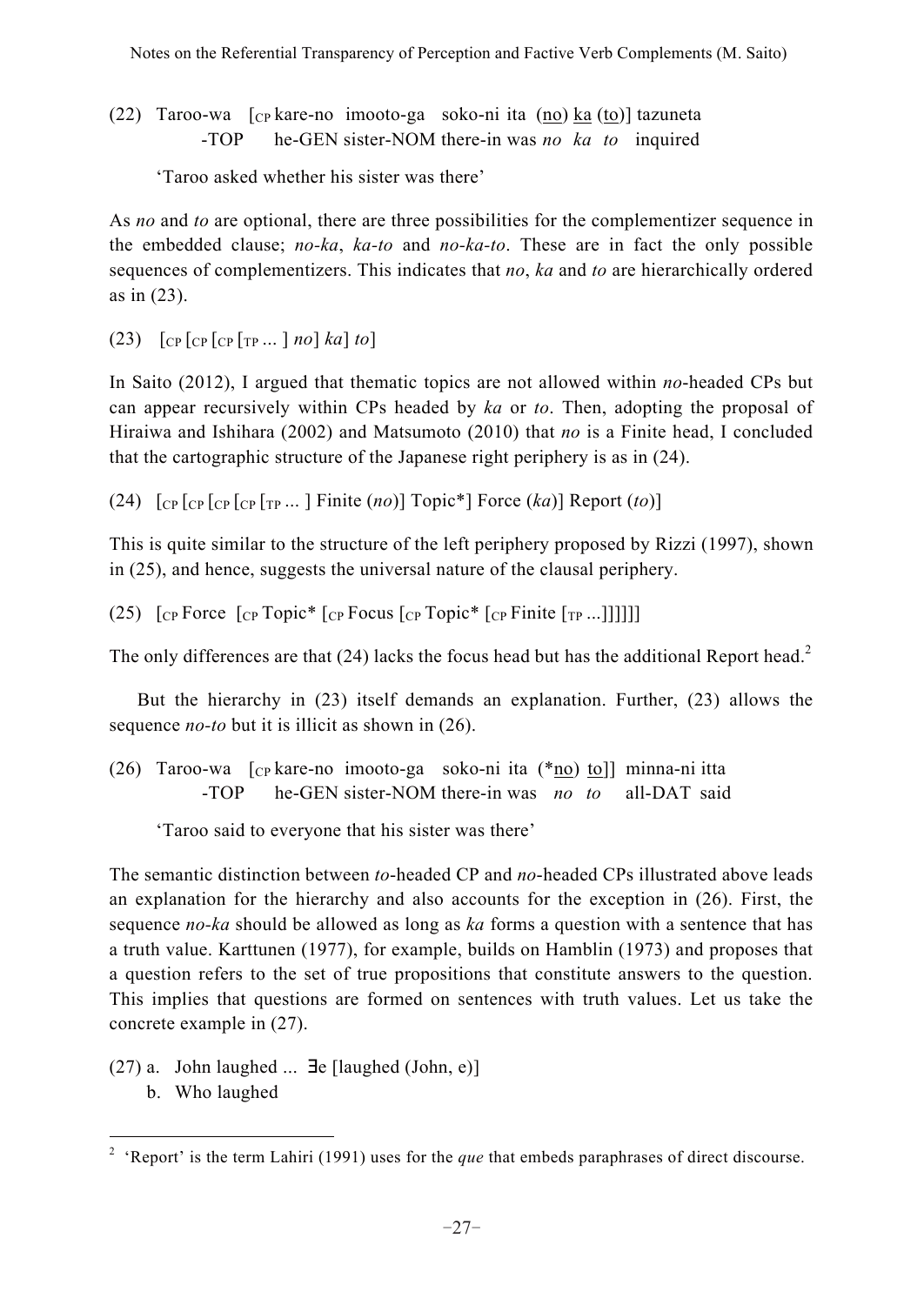c.  $\{ \exists e \; [\text{laughed (John, e)}], \exists e \; [\text{laughed (Mary, e)}] \}$ 

The semantic representation of 'John laughed' is shown in (27a). (27b), according to Karttunen, refers to a set of true propositions. If John and Mary laughed, then it is the set of propositions expressed by 'John laughed' and 'Mary laughed'. The set will be as in (27c) if Davidsonian semantic representations are substituted for 'propositions'. Details aside, it should be clear that a question makes sense only if it is formed on a sentence that has a truth value (yes/no question) or on a clause that yields a sentence with a truth value when a referring term is substituted for the wh-phrase (wh-questions). As a description of an event as in (27a) has a truth value, it should be possible to form questions on *no*-headed CPs.

The *ka-to* sequence is more straightforward. It should be possible because *to* embeds a paraphrase of direct discourse and the paraphrased direct discourse can be a question, as discussed above. Let us then turn to the illicit sequences, *to-ka*, *to-no*, *ka-no*, and *no-to*. *To*-headed CP express paraphrases of direct discourse, and are not descriptions of states of affairs. It is reasonable to assume, then, that they are not assigned truth values.<sup>3</sup> Given this, it follows that the *to-ka* sequence is disallowed because questions are formed on sentences with truth values as just discussed. The *to-no* and *ka-no* sequences are ruled out because paraphrases of direct discourse and questions are not descriptions of events. Finally, the *no-to* sequence is illicit because *no*-headed CPs are interpreted as descriptions of events and not as paraphrases of direct discourse.

The brief account for the hierarchy in (23) and the illicitness of the *no-to* sequence just presented clearly needs to be made more precise. But it should be clear that the co-occurrence restrictions on the Japanese complementizers make sense only if *no*-headed CPs and *to*-headed CPs are semantically distinguished. The desired distinction obtains if the former are descriptions of events whereas the latter present paraphrases of direct discourse.

## **3.** *No***-headed CPs as Perception Verb Complements**

The distributions of *to* and *no* in Japanese enable us to reexamine some traditional issues in semantics from a new perspective. For example, let us compare the Japanese examples in (29) with the English examples in (28).

- (28) a. John thought that a unicorn would appear
	- b. John feared that a unicorn would appear

<sup>&</sup>lt;sup>3</sup> This does not mean that utterances and their paraphrases lack internal structure. Larson and Ludlow (1993), for example, propose that they refer to interpreted logical forms that specify co-reference and binding relations in addition to quantifier scopes.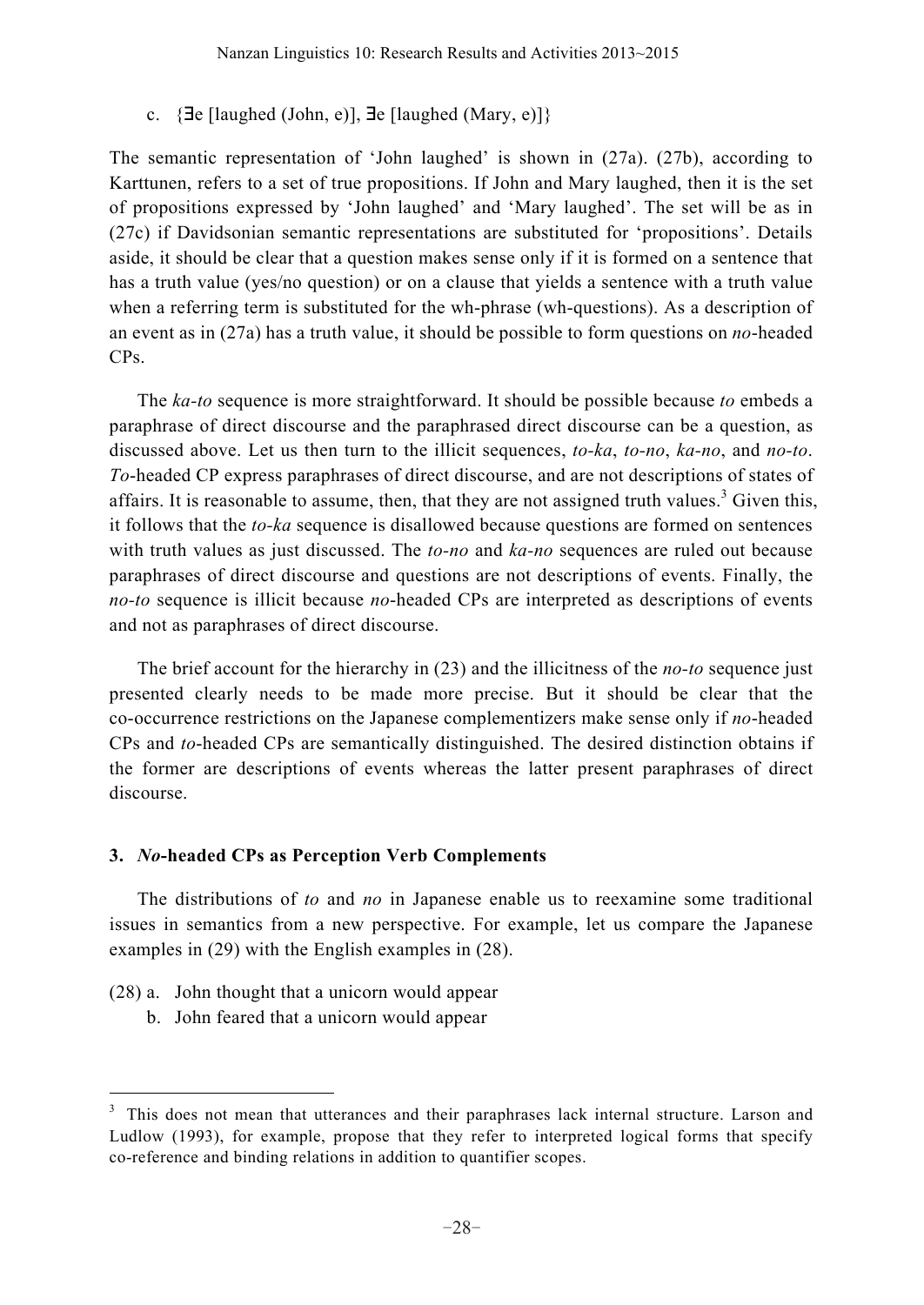$(29)$  a. Taroo-wa  $\left[$ <sub>CP</sub> kirin-ga arawareru to $\right]$  omotta -TOP kirin-NOM appear *to* thought

'Taroo thought that a kirin would appear'

b. Taroo-wa  $\lceil_{CP}$  kirin-ga arawareru no]-o osoreta -TOP kirin-NOM appear *no*-ACC feared

'Taroo feared that a kirin would appear'

The matrix verbs in these examples are assumed to be verbs of propositional attitude, and their CP complements are referentially opaque. Thus, none of them entails the existence of a unicorn or a kirin, a Chinese mythical animal. The identical syntactic forms of the CP complements of (28a-b) suggest that these examples are to be analyzed in the same way. But the CP complements in (29a-b) take different forms. According to the analysis presented in the preceding section, the CP complement in (29a) expresses a paraphrase of direct discourse whereas that in (29b) expresses a description of an event. Then, it seems that their referential opacity demands distinct analysis, and this may well be carried over to the analysis of (28a-b).

A similar point can be made on (30a-b), but in the opposite direction.

- (30) a. Mary saw a unicorn kick Bill
	- b. Mary regrets that she kicked a unicorn

The complements (30a) and (30b) are both referentially transparent, and the examples both entail the existence of a unicorn. Yet, as far as I know, their referential transparency has been treated separately because the perception verb complement in (30a) is a small clause whereas the factive verb *regret* in (30b) takes a finite CP complement. However, (31) shows that complements of perception and factive verbs have identical syntactic forms in Japanese.

(31) a. Hanako-wa  $\lceil$ <sub>CP</sub> kirin-ga Ziroo-o keru no]-o mita -TOP kirin-NOM -ACC kick *no*-ACC saw

'Hanako saw a kirin kick Ziroo'

b. Hanako-wa [CP *pro* kirin-o ketta no]-o kookaisite iru -TOP kirin-ACC kicked *no*-ACC regret

'Hanako regrets that she kicked a unicorn'

Then, it is quite possible that the referential transparency of the complement arises in the same way in  $(31a-b)$  as well as in  $(30a-b)$ .

In this section and the next, I pursue the second point by presenting a preliminary analysis of perception and factive verb complements in Japanese. In this section, I take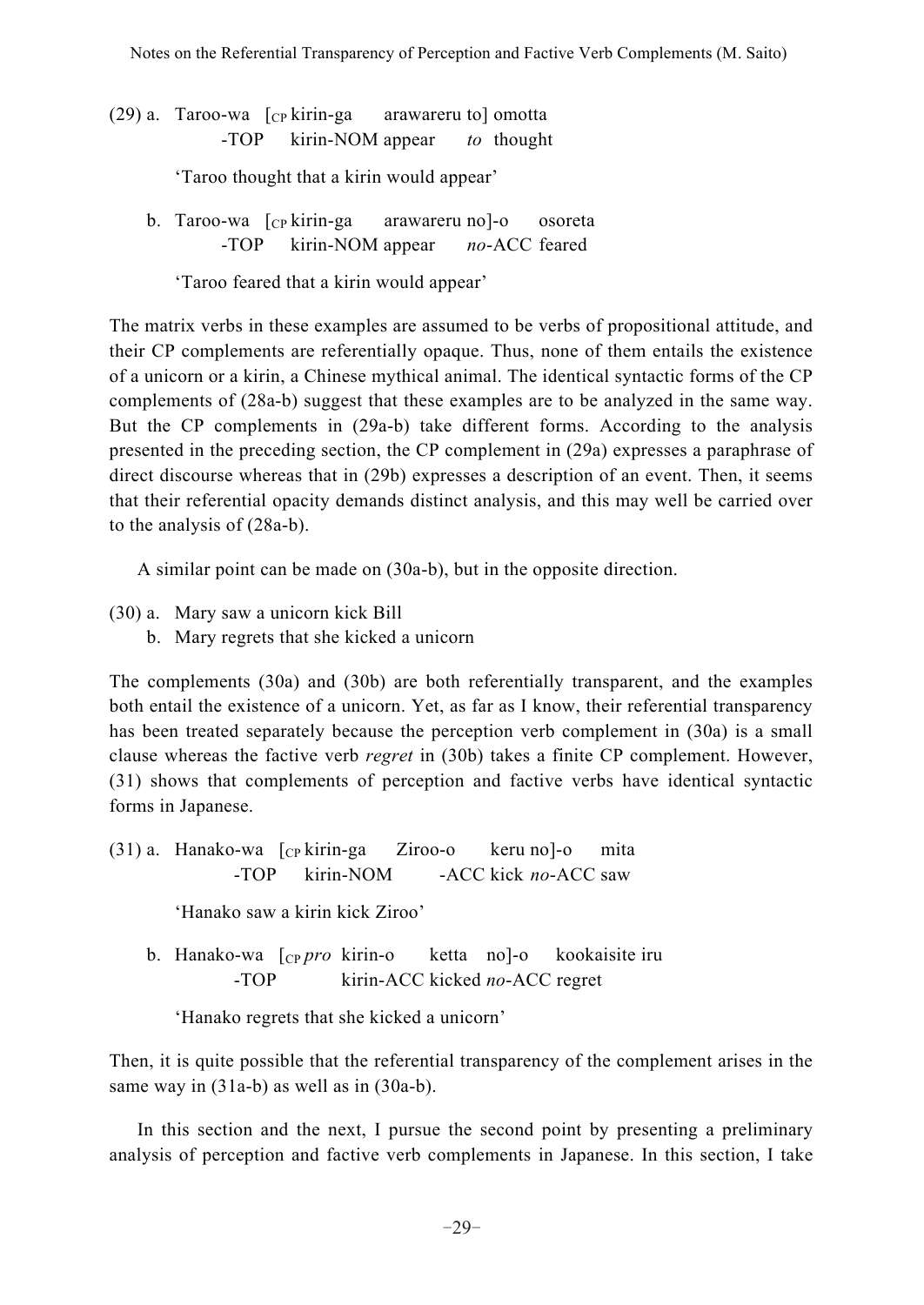Higginbotham's (1983) analysis of perception verb complements in English as the starting point and show that it successfully explains the properties of their Japanese counterparts.

Higginbotham (1983), in reply to Barwise's (1981) argument for situation semantics, presents an extensional analysis for perception verb complements. The analysis directly incorporates Davidson's (1967) event semantics introduced above and proposes that perception verb complements are indefinite descriptions of events, as illustrated in (32).

- (32) a. John saw Mary hit Bill
	- b. John sees [an e: hit (Mary, Bill, e)] (at some time t in the past)
	- c. [**J**e: hit (Mary, Bill, e)] John sees e (at some time t in the past)

The small clause complement expresses an indefinite event as in (32b). As *see*, as opposed to *seek*, for example, is an extensional verb as shown in (33), the indefinite object takes scope over the main sentence as in (32c).

- (33) a. John saw a unicorn
	- b. John seeks a unicorn

The referential transparency of the small clause complement follows as the semantic representation for (30a) in (34a), for example, entails (34b).

(34) a. [ $\exists$ e: [ $\exists$ x: x a unicorn] hit (x, Bill, e)] Mary sees e (at some time t in the past) b.  $[\exists e] [\exists x: x \text{ a unicorn}]$  hit  $(x, \text{Bill}, e)$  (at some time t in the past)

Higginbotham goes on to point out that the analysis yields the other properties of perception verb complements Barwise (1981) lists. A couple of those properties are shown below.

- (A) If John sees SC, then S, where SC is quantifier-free and S is the present-tense full clause corresponding to SC (small clause).
- (B) Existential quantifiers taking scope over the small clause are exportable. In particular, all conditionals of the sort of (i) is true.
	- (i) If John sees somebody leave, then there is somebody whom John sees leave.

(A) is straightforward because (32c), repeated as (35a), for example, entails (35b).

 $(35)$  a. [ $\exists$ e: hit (Mary, Bill, e)] John sees e (at some time t in the past) b. [Ele] hit (Mary, Bill, e) (at some time t in the past)

Higginbotham points out further that (A) holds even when SC contains a quantifier, as long as the quantifier is monotone increasing. $4$  Thus, (36) is true.

<sup>&</sup>lt;sup>4</sup> A quantifier Q is *monotone increasing* if  $[Qx: A(x)] B(x) \rightarrow [Qx: A(x)] C(x)$ , where the extension of  $B(x)$  is contained in the extension of  $C(x)$ .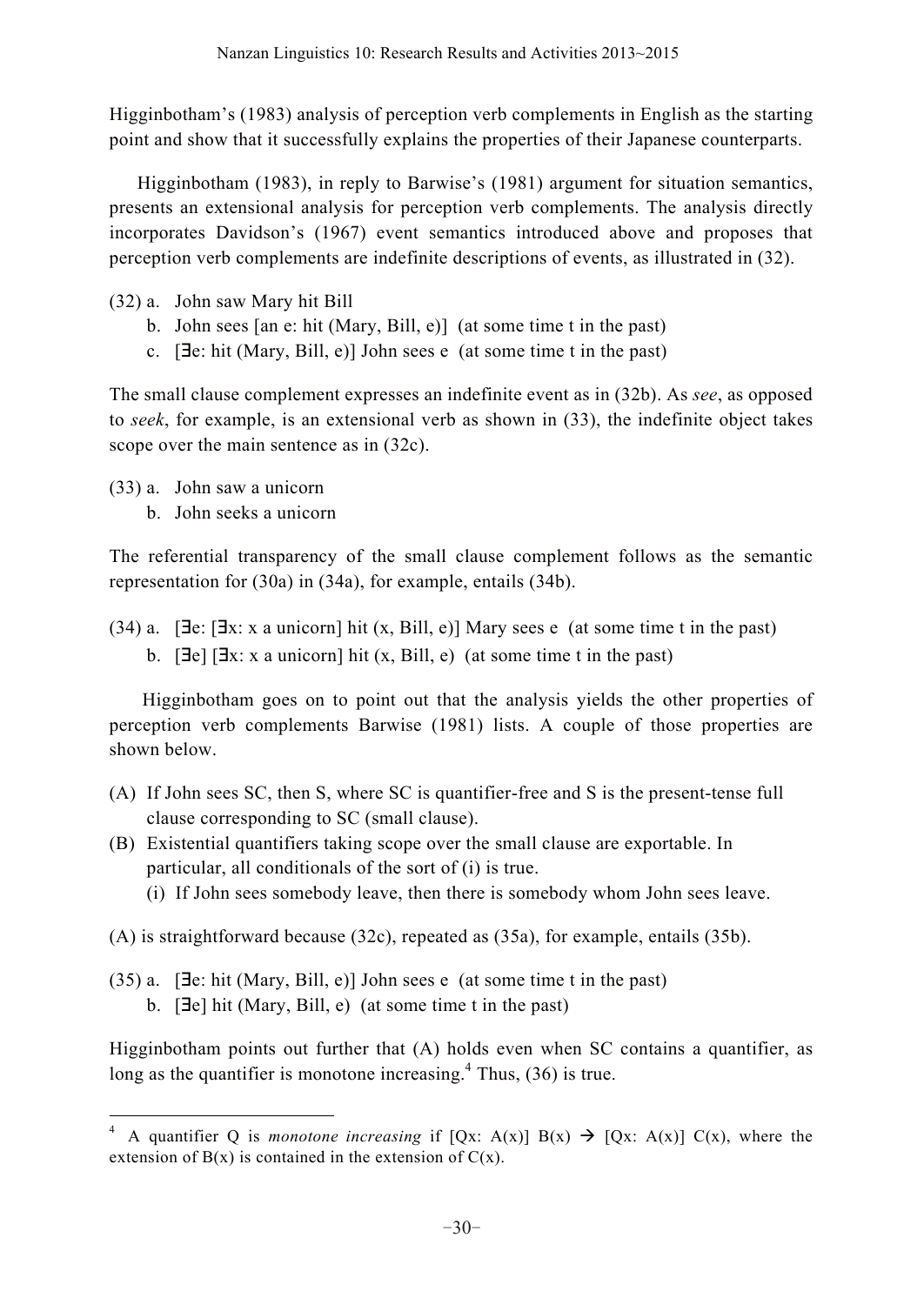Notes on the Referential Transparency of Perception and Factive Verb Complements (M. Saito)

(36) If John saw somebody leave, then somebody left

He shows that this also follows from his individual event analysis as (37a) entails (37b).

 $(37)$  a. [Ele: [Ele: x a person] leave  $(x, e)$ ] John sees e (at some time t in the past) b.  $[\exists e] [\exists x: x \text{ a person}]$  leave  $(x, e)$  (at some time t in the past)

(B) is straightforward as well for the example because (38) is a logical consequence of (37a).

(38)  $[\exists x: x \text{ a person}] [\exists e: leave (x, e)] \text{ John sees } e \text{ (at some time } t \text{ in the past)}$ 

Perception verb complements in Japanese fit well with Higginbotham's analysis. They uniformly take *no*-headed CPs as complements, as illustrated in (39).

(39) a. Hanako-wa  $\lceil_{CP}$  kirin-ga Ziroo-o keru no]-o mita  $(=(31a))$ -TOP kirin-NOM -ACC kick *no*-ACC saw

'Hanako saw a kirin kick Ziroo'

b. \*Hanako-wa [cp kirin-ga Ziroo-o keru to] mita -TOP kirin-NOM -ACC kick *to* saw

According to the analysis presented in the preceding section, *no*-headed CPs express descriptions of events. Then, Japanese provides explicit syntactic evidence for the individual event analysis. The semantic representation of (39a) is as in (40).

(40)  $[\exists e: [\exists x: x \text{ a kirin}]$  kick  $(x, \text{Ziroo}, e)]$  Hanako sees e (at some time t in the past)

As noted above, the CP complement in (39a) is referentially transparent. Thus, the sentence entails that there is a kirin. Examples like  $(39a)$  also exhibit the properties in  $(A)$ and (B). (39a) entails that a kirin kicked Ziroo and that there is a kirin such that Hanako saw it kick Ziroo. All these follow from the individual event analysis as Higginbotham demonstrated for the English examples.

As Higginbotham (1983) notes, one of the key ideas behind the individual event analysis is that perception verb complements are interpreted as noun phrases (that is, as indefinite descriptions of events) although they are syntactically small clauses. It is worth mentioning in relation to this that perception verb complements, and more generally *no*-headed CP arguments, in Japanese require Case, as can be seen in  $(39a)$ .<sup>5</sup> Thus, perception verb complements in the language pattern with noun phrases in the syntax as well.

<sup>&</sup>lt;sup>5</sup> For this reason, *no* is often glossed as a "nominalizer." It is obviously nominal in nature in this context. But I am not concerned here with its precise categorial status, and continue to call it a complementizer.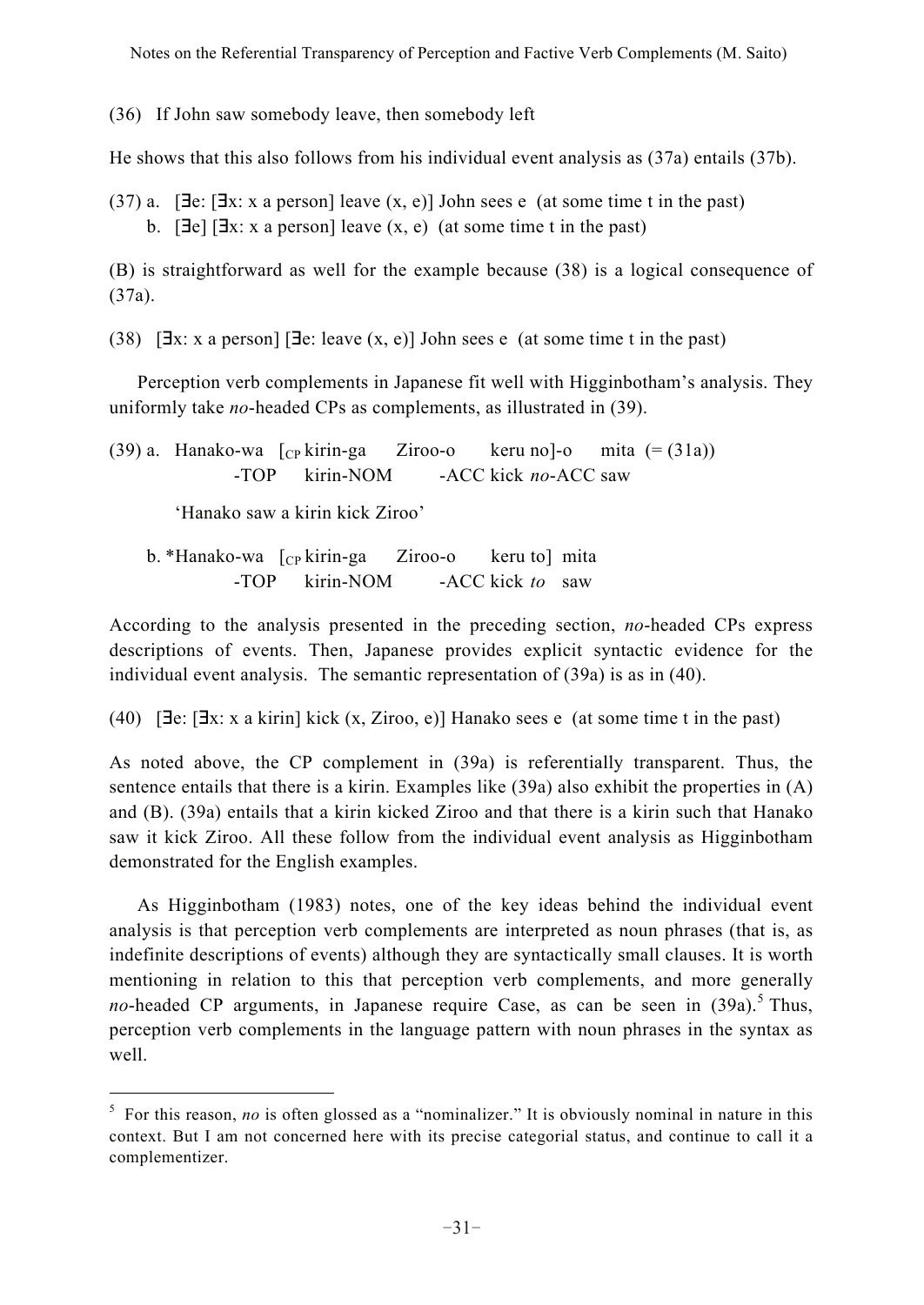One context in which a *no*-headed CP does not take Case is when it is embedded under the question C,  $ka$ , as in (42).

(42) Taroo-wa  $\lceil_{CP}$  kare-no imooto-ga soko-ni ita no ka] tazuneta (cf. (22)) -TOP he-GEN sister-NOM there-in was *no ka* inquired

'Taroo asked whether his sister was there'

If the analysis presented in the preceding section is correct, the *no*-headed CP is a sentence with a truth value in this case. I do not have a concrete proposal at this point on this dual interpretation of *no*-headed CPs. I tentatively assume that *no* is interpreted mainly as an event and takes an event sentence as its restriction as in (43).

(43) [e:  $\varphi$  (e)]

Then, in sentential context, a *no*-headed CP is interpreted as a clause with existential quantification as in (44a), which is equivalent to (44b).

 $(44)$  a. [ $\exists$ e:  $\varphi$  (e)] e = e b.  $[\exists e] \varphi(e)$ 

I leave it for future research to make this more precise and principled.

Returning to Higginbotham's analysis, it is also possible to make a small refinement on the basis of Japanese examples. He proposes that perception verb complements are subject to the individual event analysis precisely because they are small clauses. He points out in support of this that the small clause complements of causative verbs have the same properties. A relevant example is shown in (45).

(45) a. John made somebody leave

b. [ $\exists$ e: [ $\exists$ x: x a person] leave (x, e)] John causes e (at some time t in the past)

Causative verb complements share all the properties of perception verb complements discussed above, and this follows from the representation in (41b).

The Japanese causative verb *(s)ase* also takes small clause complements although it is realized as a verbal suffix on the surface as (46) shows.

(46) Hanako-ga Taroo-o zibun-no heya-de benkyoos-ase-ta -NOM -ACC self-GEN room-in study-make-Past

'Hanako made Taroo study in her/his room'

Since Kuroda (1965), it is widely accepted that *(s)ase* takes a clausal complement. In (46), the subject-oriented reflexive *zibun* can take either *Hanako* or *Taroo* as its antecedent. This shows that the latter is a subject of the embedded clause at the appropriate level of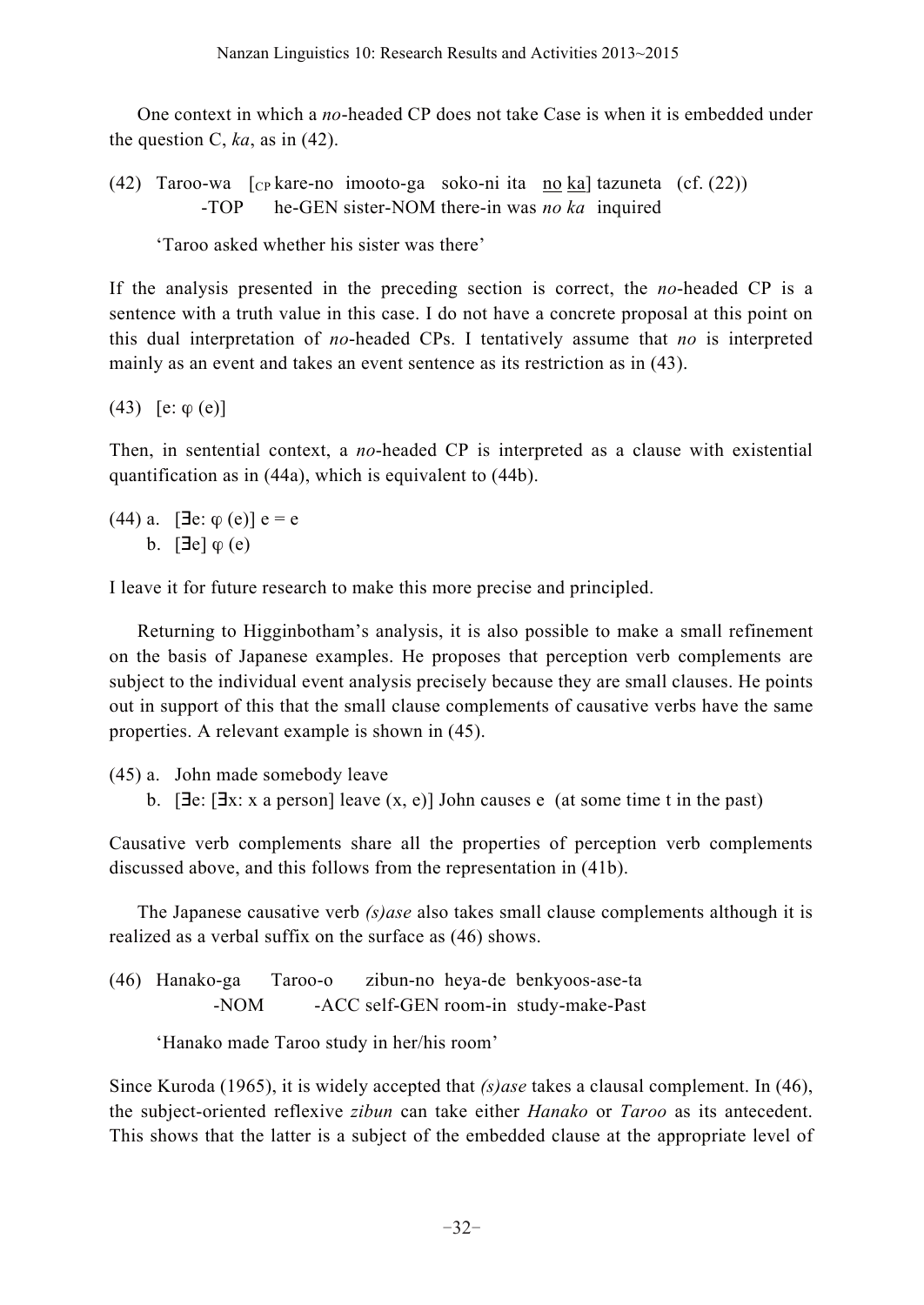representation. The absence of Condition (B) effect in (47) leads to the same conclusion, as Oshima (1979) points out.

(47) Hanako-ga Taroo-ni kanozyo-o suisens-ase-ta -NOM -DAT she-ACC recommend-make-Past

'Hanako made Taroo recommend her'

But the embedded clause in (47) is headed by *suisens* 'recommend' and lacks tense. It is assumed in more recent literature, such as Murasugi and Hashimoto (2004), that *(s)ase* takes a *v*P, that is, a small clause, as its complement. Then, Japanese causative sentences, which share the properties of their English counterparts, are consistent with Higginbotham's proposal that the individual event analysis applies to small clauses.

However, perception verb complements in Japanese, examined above, are finite CPs. An additional example is provided in (48).

(48) Taroo-wa [CP kirin-ga heya-ni hair-u /hait-ta no]-o mita -TOP kirin-NOM room-to enter-Pres/enter-Past *no*-ACC saw

'Taroo saw a kirin enter the room'

In this example, the embedded verb can appear with either the non-past suffix *-ru* or the past suffix *-ta*. There is only a slight difference in meaning. The past suffix is interpreted more like an aspect in this context and the sentence with *-ta* is more accurately translated as 'Taroo saw a kirin complete its entrance into the room'. If the analysis in the preceding section is on the right track, the example shows that a finite CP is also subject to the individual event analysis.

This opens the possibility to apply the analysis to factive verb complements as in (49).

(49) Taroo-wa  $\lceil_{CP}$  Hanako-ga Rondon-ni i-ru no]-o wasurete ita -TOP -NOM London-in be-Pres *no*-ACC forgot

'Taroo forgot that Hanako was in London'

Factive verbs also uniformly take *no*-headed CP complements. This implies that their complements are interpreted as description of events, states or actions. Then, it is only natural to apply the individual event analysis to them. I will pursue this in the following section.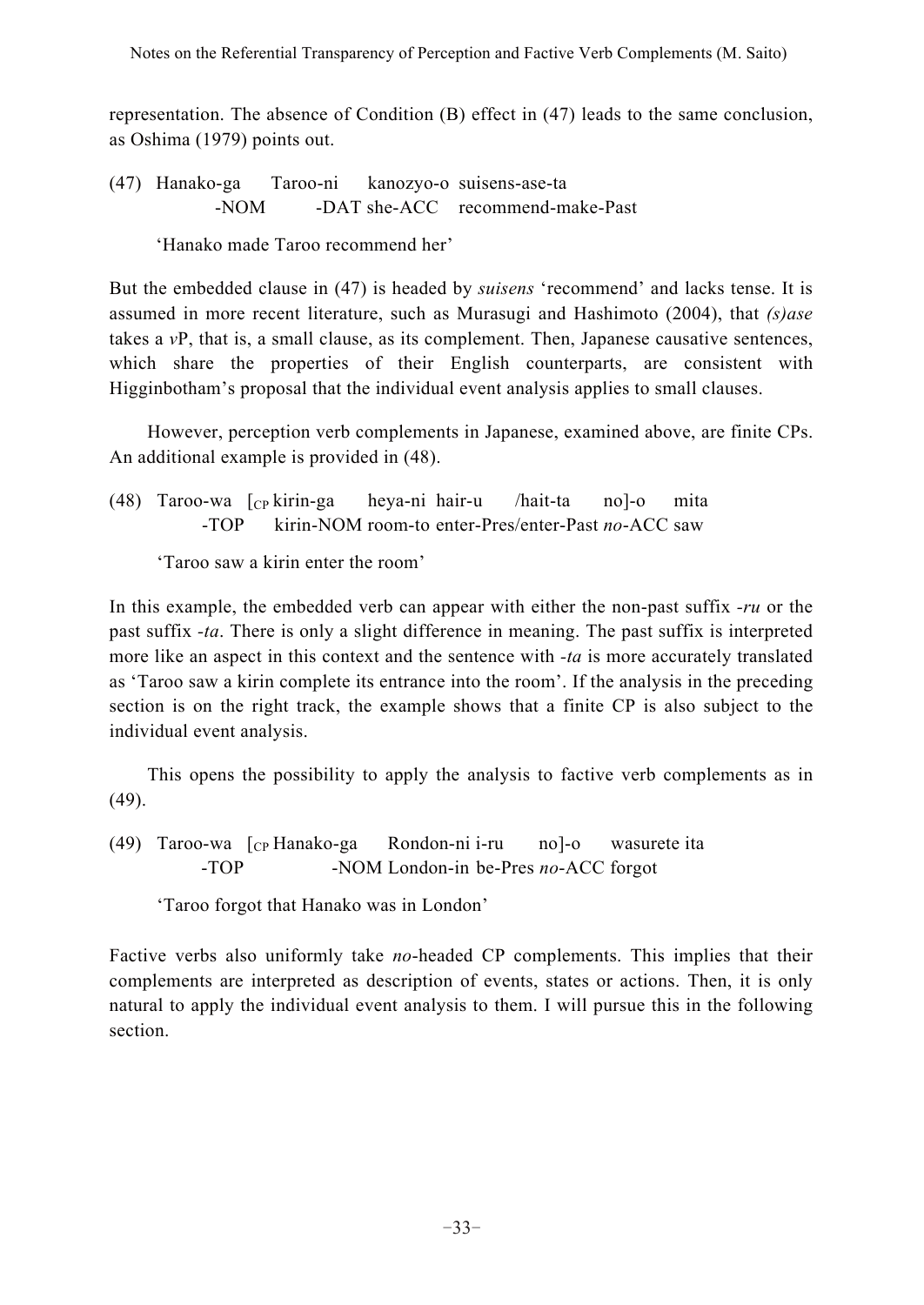#### **4. An Individual Event Analysis of Factive Verb Complements**

Kuno (1973), in his discussion of *no* and *to*, states that *no*-headed CPs, as opposed to *to*-headed CPs, carry factive presuppositions. The examples in (50) are consistent with this.

(50) a. Taroo-wa [CP *pro* soko-ni itta no]-o kookaisite iru -TOP there-to went *no*-ACC regret

'Taroo regrets that he went there'

b. Taroo-wa [cp Hanako-ga soko-ni itta to] omotte iru -TOP -NOM there-to went *to* think

'Taroo thinks that Hanako went there'

Only (50a) presupposes the truth of the complement sentence. However, the list of the verbs that select *no*-headed CPs in (16), repeated below as (51), shows that the generalization cannot be maintained.

(51) Japanese predicates that select *no* : *wasureru* 'forget', *kookaisuru* 'regret', *miru* 'see', *matu* 'wait', *tamerau* 'hesitate', *kyohisuru* 'refuse', *ukeireru* 'accept', *kitaisuru* 'expect, hope', *kakuninsuru* 'confirm', *kanziru* 'feel' (all in non-past tense)

*akiraka-da* 'clear-is', *kanoo-da* 'possible-is', *kantan-da* 'easy-is', *muzukasii* 'difficult-is', *taihen-da* 'big deal-is' (all in non-past tense)

*Kitaisuru* 'expect, hope', for example, is clearly not a factive verb. The generalization, instead, seems to be that factive verbs, such as *wasureru* 'forget' and *kookaisuru* 'regret', select *no*-headed CPs and not *to*-headed CPs. They cannot select *to*-headed CPs because what one regrets, for example, is not an utterance but an event or a state.<sup>6</sup> In this section, I apply the individual event analysis to factive verb complements, and examine how their properties can be explained.

First, it is known that factive verb complements share all the properties of the

(i) Taroo-wa [CP zibun-ga baka datta to] [CP *pro* soko-ni itta no]-o kookaisite iru -TOP self-NOM fool was *to* there-to went *no*-ACC regret

'Taroo regrets that he went there, (thinking/saying) that he was a fool'

In cases like these, it is still the *no*-headed CP that the matrix verb selects.

<sup>6</sup> The fact that factive verbs select *no*-headed CPs provide support for Haegeman's (2006) proposal that factive verb complements are smaller than CP complements of verbs of propositional attitude and are FiniteP's.

It should be noted here that a *to*-headed CP can co-occur with factive verbs as adverbial clauses as in  $(i)$ .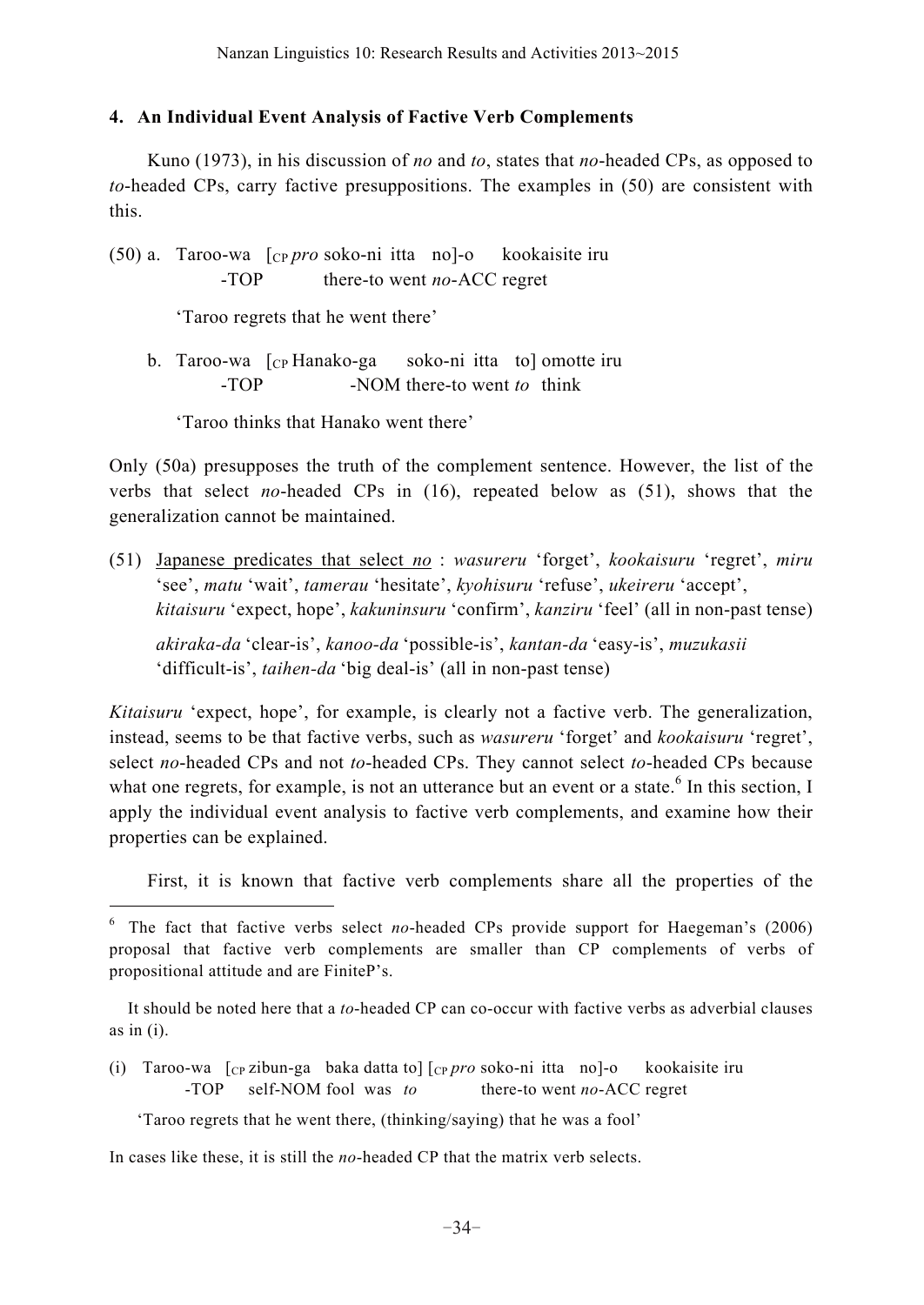perception verb complements discussed above. Let us consider the example in (52).

(52) Hanako-wa [CP *pro* kirin-o ketta no]-o kookaisite iru -TOP kirin-ACC kicked *no*-ACC regret

'Hanako regrets that she kicked a kirin'

The CP complement is referentially transparent: (52) implies that a kirin exists. (52) entails that Hanako kicked a kirin and also that there is a kirin such that Hanako regrets that she kicked it. These properties follow with the application of the individual event analysis. The analysis assigns the representation in  $(53)$  to  $(52)$ .<sup>7</sup>

 $(53)$  [ $\exists$ e: [ $\exists$ x: x a kirin] kicked (Hanako, x, e)] Hanako regrets e

(53) entails (54a-c).

 $(54)$  a.  $[\exists x]$  x is a kirin

- b.  $[\exists e] [\exists x: x \text{ a kirin}]$  kick (Hanako, x, e)
- c. [Ex: x a kirin] [Ex: kick (Hanako, x, e)] Hanako regrets e

Thus, the individual event analysis can be extended to factive verb complements.

There are however notable differences between the complements of perception verbs and factive verbs. First, it is widely accepted since Kiparsky and Kiparsky (1970) that factive verbs accompany factive presuppositions. This was discussed in relation to Kuno's (1973) analysis of the contrast in (50). Relevant English examples are given in (55).

- (55) a. John forgot that Mary bit a unicorn
	- b. Mary regrets that she bit a unicorn

These sentences presuppose that Mary bit a unicorn. On the other hand, there is no such presupposition in the examples in (56) with perception and causative verbs.

- (56) a. John saw Mary bite a unicorn
	- b. John made Mary bite a unicorn

However, it is not clear that this difference is problematic for a uniform semantic analysis of the complements in (55) and (56). Simons (2007) argues that factive presupposition does not demand a semantic account but arises with the information structure. In particular, she points out that there is no such presupposition when a factive

The factive verb complements may express definite descriptions, rather than indefinite descriptions, of events. In this case, (53) should be more accurately as in (i).

<sup>(</sup>i)  $[ie: [\exists x: x \text{ a kirin}] \text{ kicked (Hanako, x, e)}]$  Hanako regrets e

This, however, does not affect the discussion that follows, as far as I can see.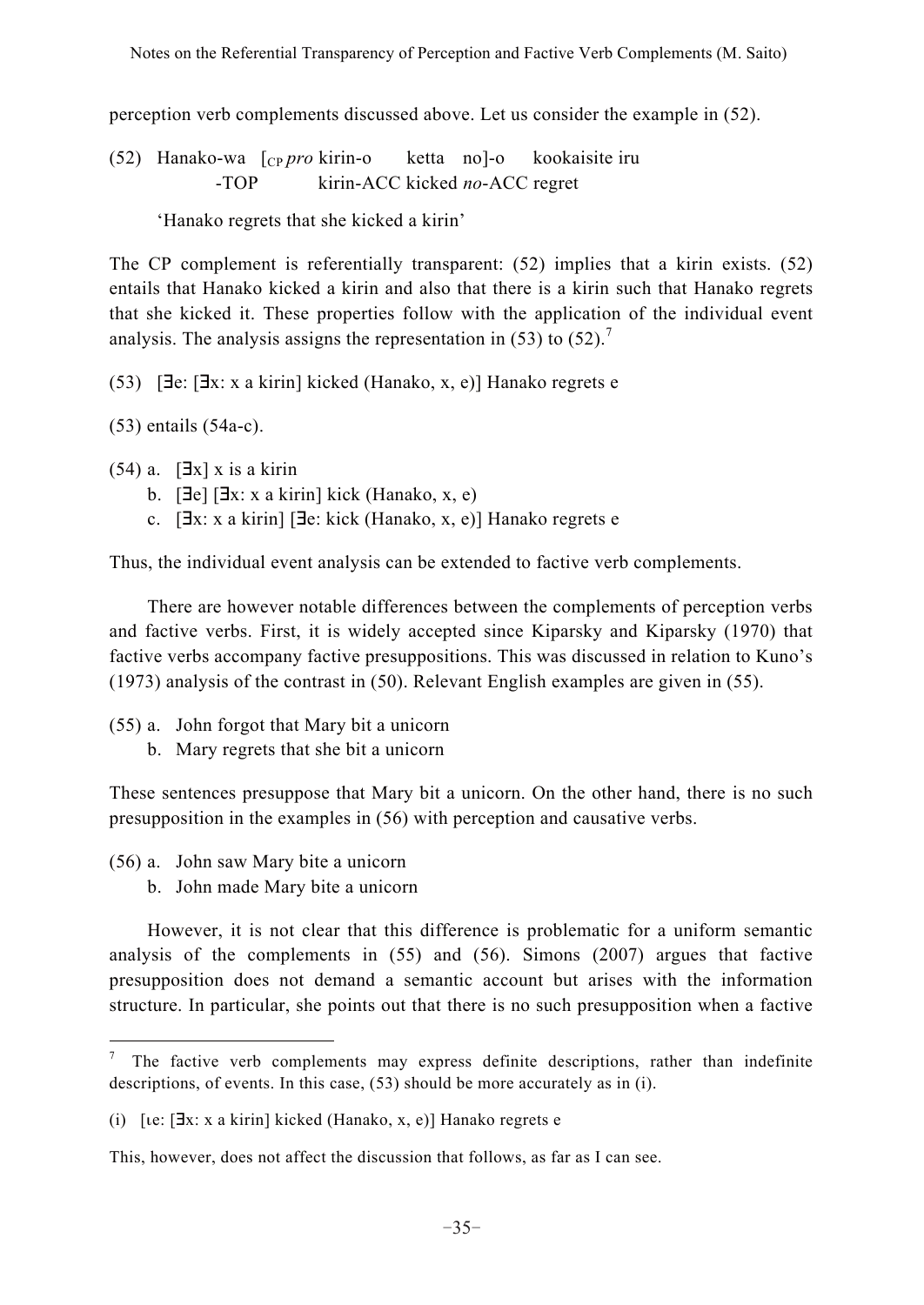verb functions as a kind of evidential. One of her examples is shown in (57).

(57) A. Where did Louise go last week?

- B. a. Henry discovered that she had a job interview at Princeton.
	- b. Henry learned that she had a job interview at Princeton.
	- c. Henry found out that she had a job interview at Princeton.

In (57B), the truth of the complement clause is not presupposed. The clause provides new information while the matrix part specifies the source of the information. On the basis of detailed examination of examples of this kind, Simons concludes that presupposition is related to information structure rather than semantics. She notes that a factive sentence entails the truth of the embedded clause even when the matrix verb is used evidentially. Thus, (58Bb) is quite odd even as a response to (58A).

- (58) A. Which course did Louise fail?
	- B. a. Henry, the idiot, discovered that she failed calculus.
		- b. #Henry, entirely incorrectly, realized that she failed calculus.

The entailment relation, then, is to be captured in the semantics, and the individual event analysis achieves this.

The second difference between perception and factive verbs has to do with the generality of the entailment relation just discussed. Recall Higginbotham's analysis of the entailment in (36), repeated below in (59).

(59) If John saw somebody leave, then somebody left

The point was that this kind of entailment holds even when the small clause complement of a perception verb contains a quantifier as long as the quantifier is monotone increasing. The entailment fails with non-monotone increasing quantifiers as illustrated in (60).

(60) If John saw nobody leave, then nobody left

On the other hand, a sentence with a factive verb implies the truth of its complement without exception. Thus,  $(61)$  hold.

(61) If Mary regrets that nobody went to London, then nobody went to London

This difference cannot be attributed to the small clause status of perception verb complements. Japanese perception verbs take finite CP complements and yet, the entailment fails with non-monotone increasing quantifiers. This is illustrated in (62) with the quantifier, 'exactly 10 students'.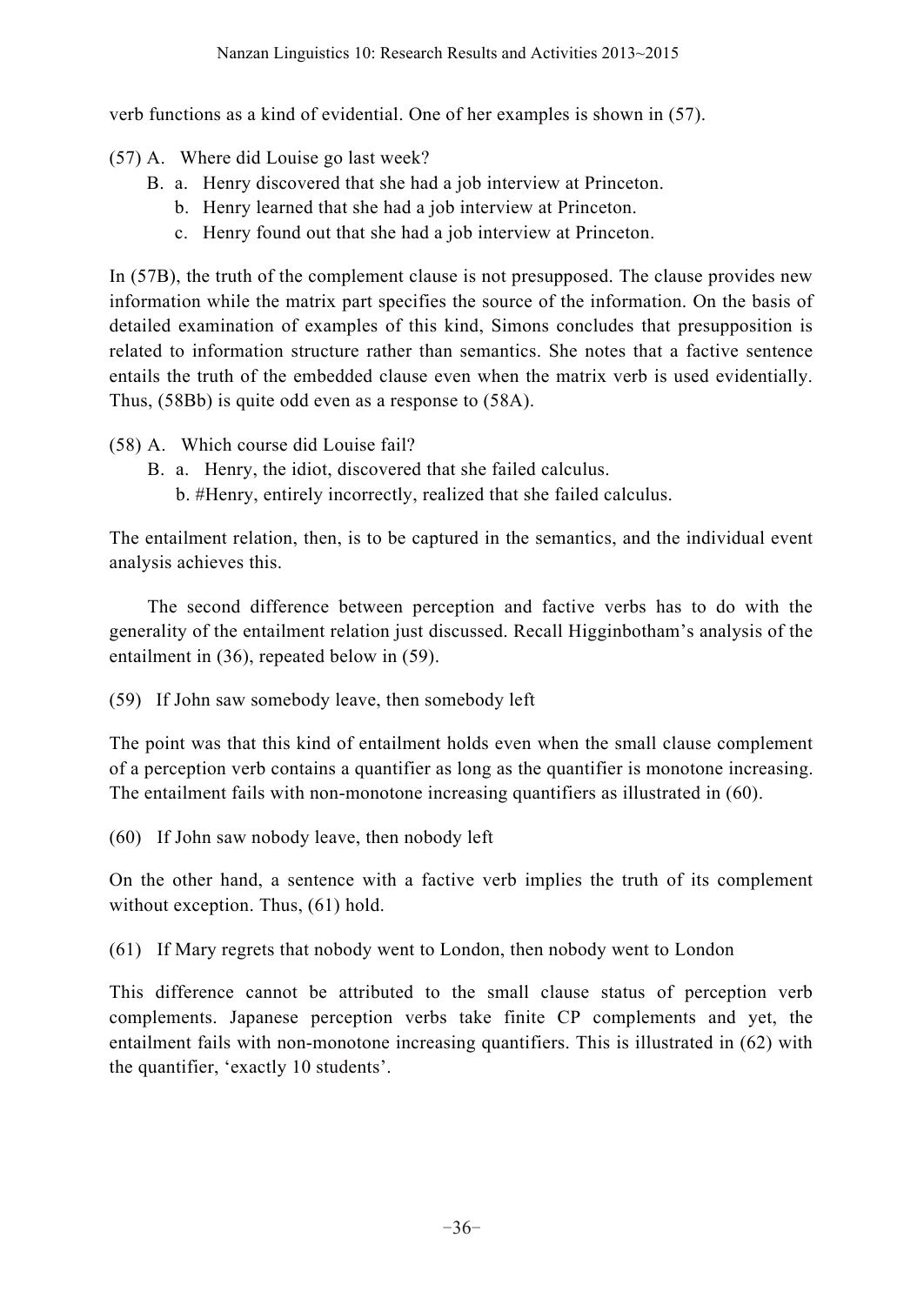$(62)$  a. Hanako-wa  $\int_{CP}$  gakusei-ga tyoodo zyuu-nin hikooki-ni noru no]-o mita -TOP student-NOM exactly ten-person plane-on board *no*-ACC saw

'Hanako saw exactly ten students board the plane'

b. Gakusei-ga tyoodo zyuu-nin hikooki-ni notta student-NOM exactly ten-person plane-on boarded

'Exactly ten students boarded the plane'

(62a) does not entail (62b).

Then, does this difference pose a problem for the unified individual event analysis of the complements of perception verbs and factive verbs? I would like to suggest that the answer is negative. I illustrate the point by discussing the difference in the ways the tense of the embedded clause is interpreted in the two types of sentences. A perception verb individualizes events more finely along the time dimension. As is briefly discussed below, it seems to individualize events in other dimensions as well.

First, in a sentence with the perception verb *see*, for example, the matrix event of seeing and the event the embedded clause expresses must take place simultaneously. This is encoded in the syntax in English. The embedded clause, being a small clause, lacks tense. Thus, (63a) is interpreted as (63b) with a specific time t in the past.

- (63) a. John saw Mary leave
	- b. [Ee: leave (Mary, e)] John sees e (at some time t in the past)

This is true for Japanese as well although perception verb complements accompany tense. Let us consider again (48), repeated below in (64).

 $(64)$  Taroo-wa  $\lceil c_{\rm P} \rceil$  kirin-ga heya-ni hair-u /hait-ta no]-o mita -TOP kirin-NOM room-to enter-Pres/enter-Past *no*-ACC saw

'Taroo saw a kirin enter the room'

With the non-past  $-(r)u$ , a kirin entering the room and Taroo seeing the event must take place simultaneously. And this is true with the past *-ta* as well. As noted above, *-ta*, in this context, is interpreted as a perfective aspect, and the sentence roughly means that Taroo saw a kirin complete its entrance into the room. The event of a kirin completing its action and Taroo seeing the event are simultaneous.

Then, what (65a) and its Japanese counterpart entail must be (65b).

- (65) a. John saw exactly ten students board the plane
	- b. Exactly ten students boarded the plane at the time John saw exactly ten students board the plane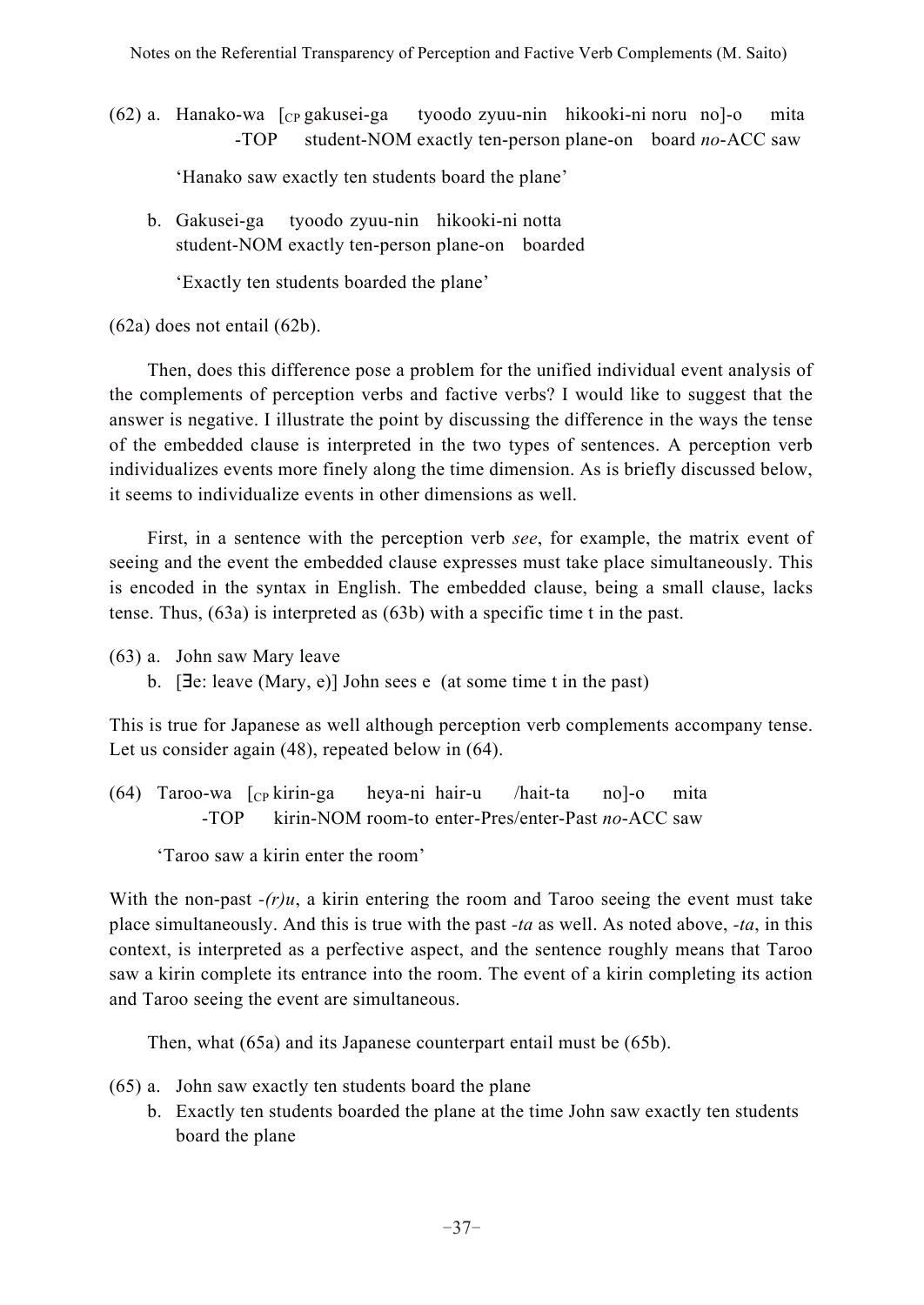c. Exactly ten students boarded the plane

(65b) is not equivalent to the tense-wise more general sentence in (65c). In the case of Japanese, it is possible to specify the time of the perceived event as in (66).

(66) Hanako-wa [CP gakusei-ga sono toki tyoodo zyuu-nin hikooki-ni noru -TOP student-NOM that time exactly ten-person plane-on board no]-o mita *no*-ACC saw

'Lit. Hanako saw [exactly ten students board the plane at that time]'

 $(66)$  entails that exactly ten students boarded the plane at that time.<sup>8</sup>

On the other hand, the tense of the embedded clause need not coincide with the tense of the matrix clause in factive sentences. The point is obvious with the simple examples in  $(67)$ .

(67) a. John regrets that he boarded the plane

b. Taroo-wa [CP *pro* hikooki-ni notta no]-o kookaisite iru -TOP plane-on boarded *no*-ACC regret

'Taroo regrets that he boarded the plane'

These examples are interpreted as in (68).

(68)  $[\exists e: board (John, the plane, e) (at some t in the past)] John regrets e (at the speech$ time)

Similarly, (69a) with the non-monotone increasing *only ten* and its Japanese counterpart are interpreted as in (69b).

- (69) a. John regrets that only ten students boarded the plane
	- b. [ $\exists e$ : [only10x: x a student] board (x, the plane, e) (at some t in the past)] John regrets e (at the speech time)

(69b) entails that only ten students boarded the plane. As expected, if *at that time* is added to the complement of (69) as in (70a), it only entails (70b) and not (70c).

(70) a. John regrets that only ten students boarded the plane at that time

<sup>&</sup>lt;sup>8</sup> Note that this complication does not affect monotone increasing quantifiers. (ia) entails (ib) when O is monotone increasing.

<sup>(</sup>i) a.  $[Qx: A(x)] B(x)$  at a specific time t in the past. b.  $[Qx: A(x)] B(x)$  at some time in the past.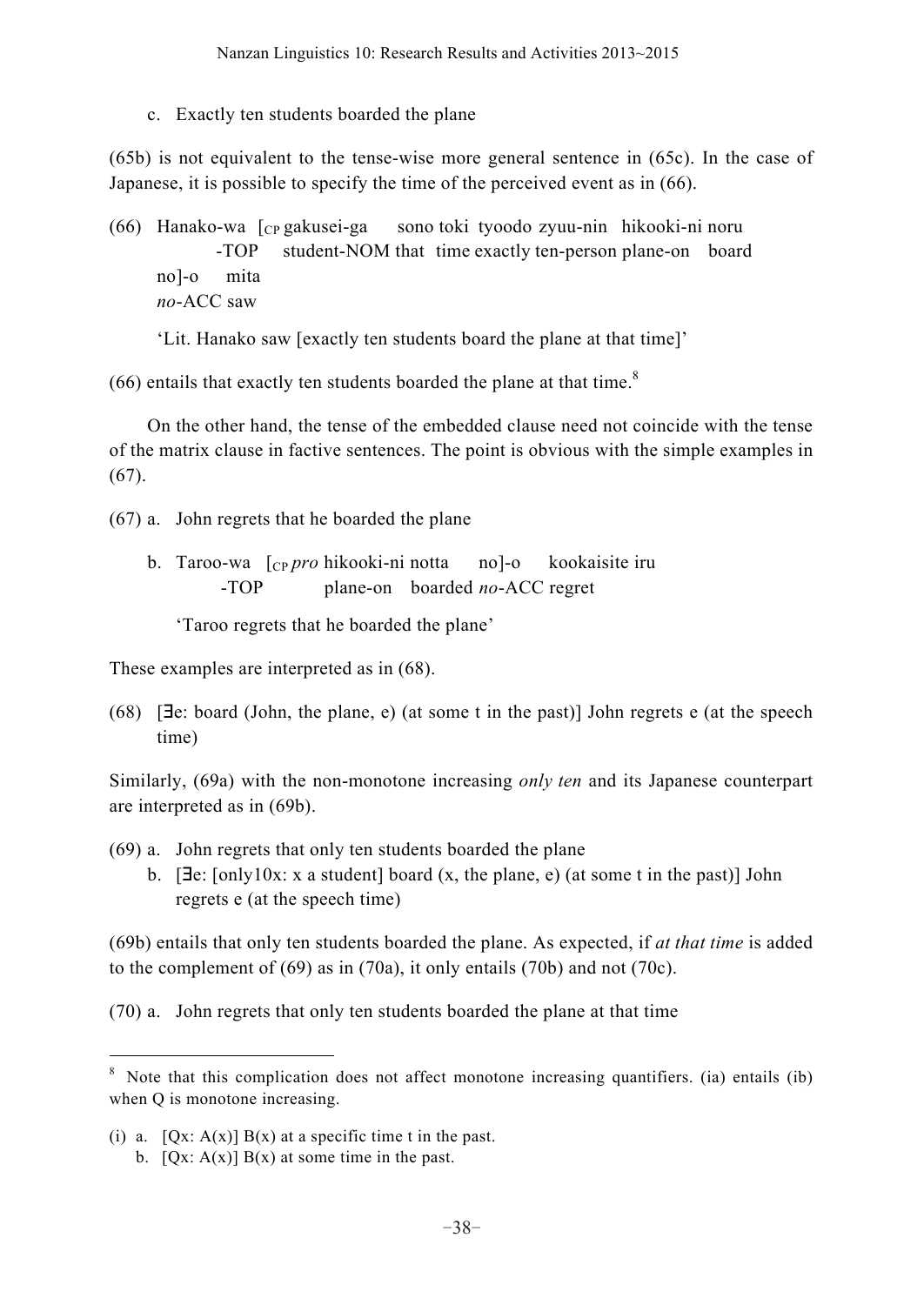- b. Only ten students boarded the plane at that time
- c. Only ten students boarded the plane

The analysis of the differences between the complements of perception verbs and factive verbs need to be made more precise. What the discussion above suggests is that the event that a perception verb complement expresses is individualized in relation to the time of the matrix event, whereas the event (or state) that a factive verb complement expresses is more general in this respect. $9$  Here, it is possible that the events of perception verb complements can be individualized in other dimensions as well. For example, one may raise doubts on the inference from (65a) to (65b) in the following situation. Suppose that John is at the economy class boarding gate, and saw exactly ten students board the plane. Suppose also that there were five students who boarded the same plane through the business class boarding gate at the same time, and John did not see them board the plane. In this situation, one may say that (65a) is true and (65b) is false. Then, the description of the event must be made more specific (for example, by adding *through the economy class gate*) so that the entailment is maintained. The complexity with the individualization of events is more evident in with causative sentences. (71a) does not entail (71b) or (71c).

- (71) a. Mary made exactly ten students board the plane
	- b. Exactly ten students boarded the plane
	- c. Exactly ten students boarded the plane at the time Mary made exactly ten students board the plane

In the case of causatives, events seem to be individualized with respect to cause. Thus, what (71a) implies, roughly, is that exactly ten students boarded the plane because of Mary.

Also, the discussion above treated the perception verb complements in Japanese and English in the same way. There are a few differences. For example, the small clause complement in English completely lacks tense, and hence, the matrix tense extends to it. As the matrix event of seeing is instantaneous, (72) is odd unless Mary's height fluctuates, as Higginbotham points out.

## (72) #John saw Mary tall

On the other hand, the Japanese counterpart of (72) is quite natural as shown in (73).

(73) Taroo-wa [CP Hanako-ga se-ga takai no]-o mite, odoriota -TOP -NOM height-NOM tall *no*-ACC seeing surprised

## 'Lit. Taroo was surprised to see Hanako tall'

In this sense, it makes sense to say that factive verb complements are factive whereas perception verb complements are not. It is also understandable that Higginbotham presented the *individual* event analysis for perception verb complements.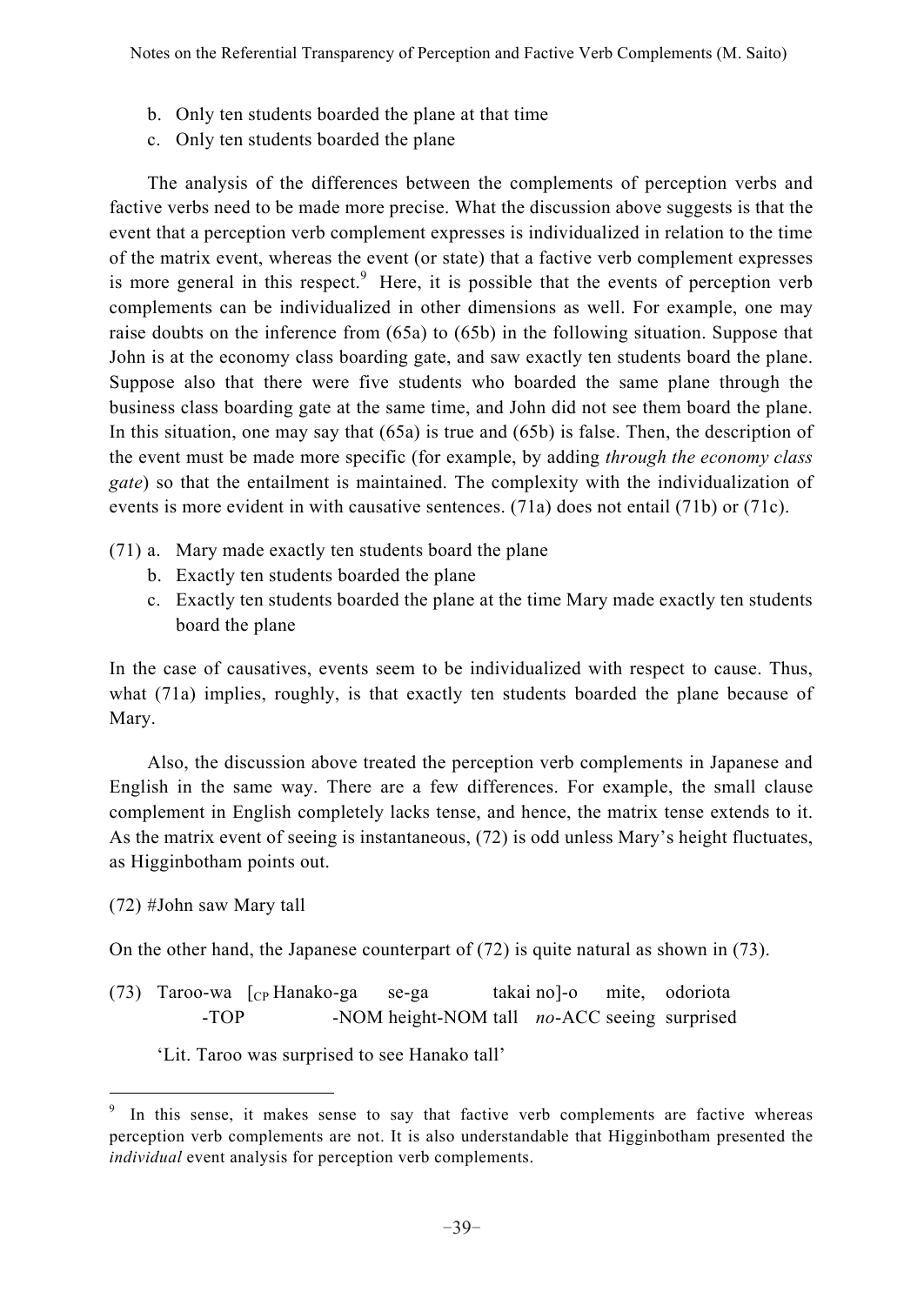This must be because the embedded clause carries its own tense. All that is required is that the event (or state) that the embedded clause expresses occurs (or holds) when matrix event takes place.

Nevertheless, the general point of the discussion, I hope, was clear. It suggests that Higginbotham's (1983) individual event analysis can be extended to finite CPs, in particular, to factive verb complements. The differences between the complements of perception verbs and factive verbs are likely to be due to independent factors. The factive presupposition of the latter should be attributed to the information structure if Simons (2007) is correct. And the truth of a perception verb complement apparently fails to be entailed in some cases because a perception verb forces a finer individualization of the event its complement expresses with respect to time and other dimensions.

## **5. Conclusion**

In this paper, I discussed the distributions of the Japanese complementizers, *no*, *ka* and *to*, and argued that the distinction between *no* and *to*, in particular, provides direct evidence for Davidson's (1967, 1968-69) theory of semantic representation. Then, I presented an analysis for perception verb complements in Japanese, which are uniformly finite CPs headed by *no*. I argued that they provide evidence for Higginbotham's (1983) individual event analysis and for the extension of the analysis from small clauses to finite CPs. Finally, I suggested that the analysis should be applied to factive verb complements as well, which are also finite CPs headed by *no* in Japanese.

The discussion in this paper, if it is on the right track, has a number of additional implications for the analysis of English. I argued that the individual event analysis should be extended to the finite CP complements of factive verbs in part because the Japanese counterparts of those CPs are headed by *no* and express descriptions of events. The same point can be made for non-finite CP complements as in (74).

(74) John waited for Mary to come

The Japanese counterpart of *wait*, *mat*, takes a CP complement headed by *no*, as shown in (75).

(75) Taroo-wa [CP Hanako-ga kuru no]-o matta -TOP -NOM come *no*-ACC waited

'Taroo waited for Hanako to come'

Then, the individual event analysis should be extended to non-finite CPs as well. The complement of *wait* is referentially opaque simply because *wait* is an intensional verb.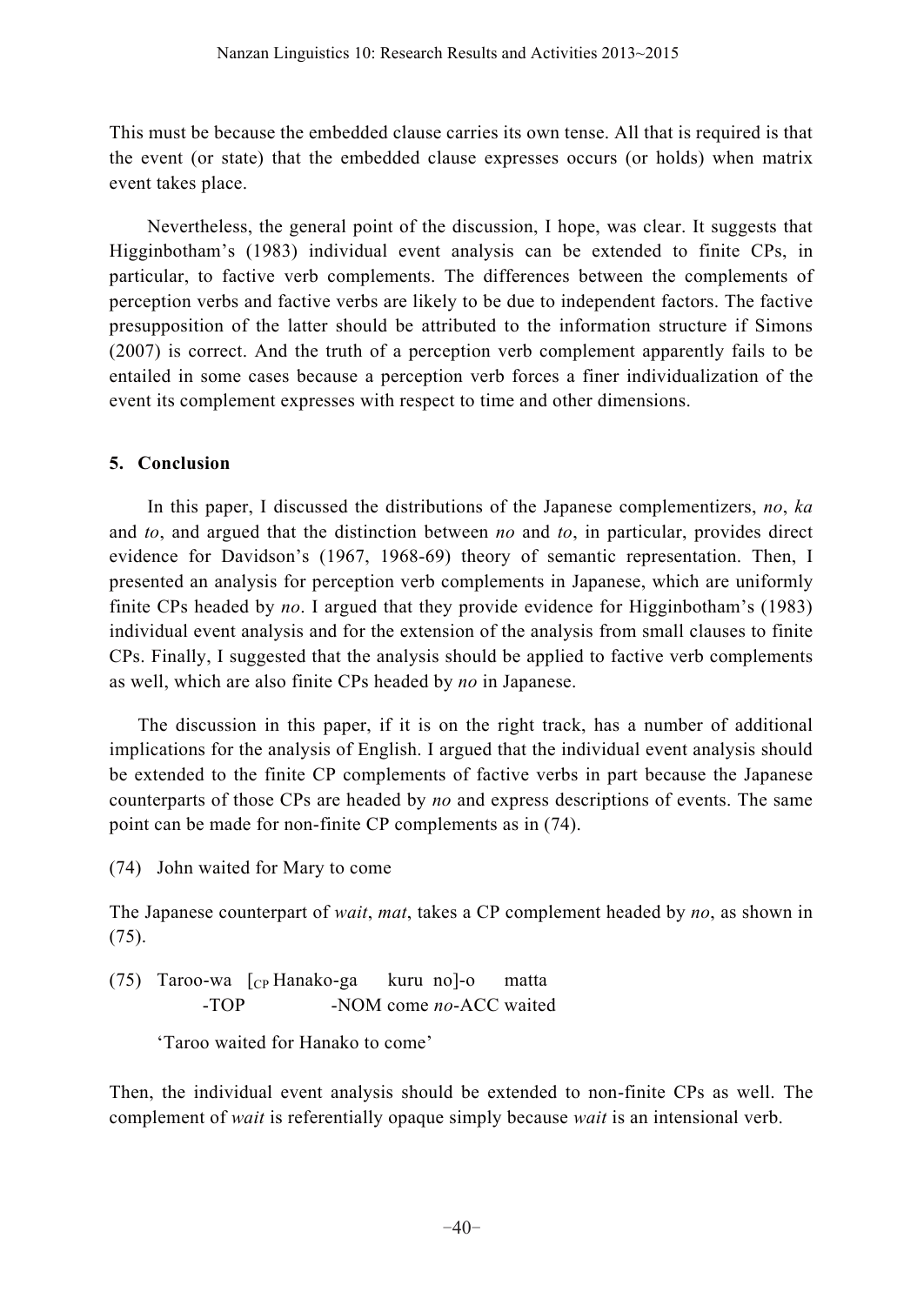Also, according to the analysis suggested in this paper, the complements in (76a-b) are interpreted differently although they look identical syntactically.

- (76) a. John says that he went to London
	- b. John regrets that he went to London

The complement in (76a) expresses a paraphrase of direct discourse whereas that in (76b) expresses an event. Then, *that* in (76a) must be a Report head just like *to* in Japanese. This raises the question why *that* differs from *que* in Spanish and *to* in Japanese, and cannot embed a question, for example.

(77) \*John asked that what Mary bought

There are a number of possibilities for this. For example, *that* as a Report head may select Finite. Or it may consist of two features,  $[+Report]$  and  $[+Finite]$ , and consequently, must originate at Fin and move to Report. In the latter case, (77) may be ruled out as *that* moves across a question C. I must leave the pursuit of these implications, as well as the refinement of the arguments presented in this paper, for future research.

## **References**

Barwise, J. (1981) "Scenes and Other Situations," *Journal of Philosophy* 78, 369-397.

Davidson, D. (1967) "The Logical Form of Action Sentences," reprinted in D. Davidson, *Essay on Actions and Events*, 1980, Oxford University Press, Oxford, 105-122.

Davidson, D. (1968-69) "On Saying That," *Synthese* 19, 130-146.

Frege, G. (1892) "On Sense and Reference," English translation in P. Geach and M. Black, eds., *G. Frege, Philosophical Writings*, 1952, Philosophical Library, New York, 56-78.

Haegeman, L. (2006) "Conditionals, Factives and the Left Periphery," *Lingua* 116, 1651-1669.

Hamblin, C. L. (1973) "Questions in Montague English," *Foundations of Language* 10, 41-53.

Higginbotham, J. (1983) "The Logic of Perceptual Reports: An Extensional Alternative to Situation Semantics," *Journal of Philosophy* 80, 100-127.

Hiraiwa, K. and S. Ishihara (2002) "Missing Links: Cleft, Sluicing and 'no da' Construction in Japanese," in T. Ionin, H. Ko and A. Nevins, eds., *The Proceedings of Humit 2001 (MIT Working Papers in Linguistics 43)*, Department of Linguistics and Philosophy, MIT, 35-54.

- Karttunen, L. (1977) "Syntax and Semantics of Questions," *Linguistics and Philosophy* 1, 3-44.
- Kiparsky, P. and C. Kiparsky (1970) "Fact," in M. Bierwisch and K.E. Heidolph, eds., *Progress in Linguistics: A Collection of Papers*, Mouton, The Hague, 143-173.
- Kuno, S. (1973) *The Structure of the Japanese Language*, MIT Press, Cambridge, Mass.
- Kuroda, S.-Y. (1965) "Causative Forms in Japanese," *Foundations of Language* 1, 30-50.
- Lahiri, U. (1991) *Embedded Interrogatives and Predicates that Embed Them*, Ph.D. dissertation, MIT.
- Larson, R. and P. Ludlow (1993) "Interpreted Logical Form," *Synthese* 95, 305-355.